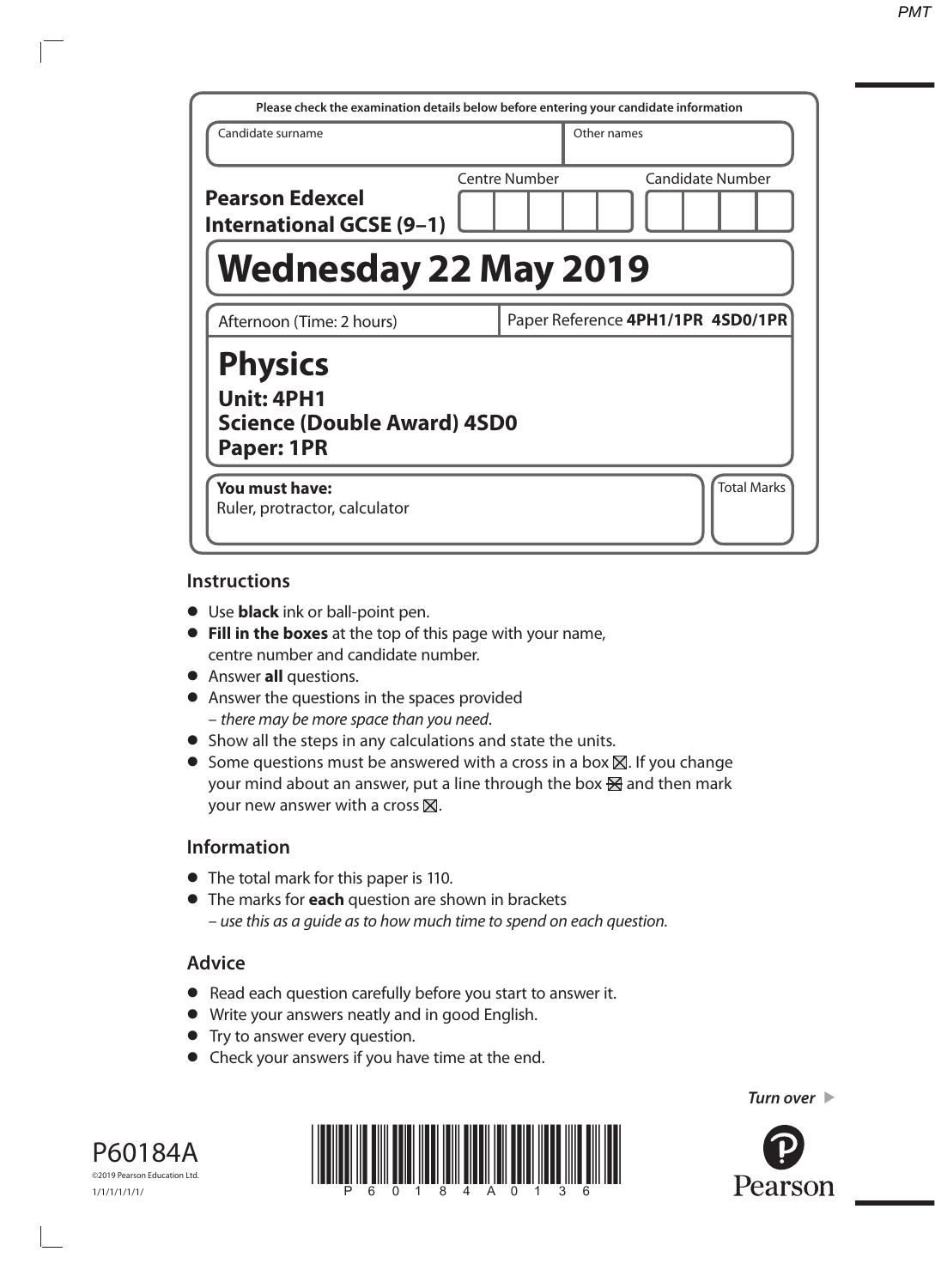# **DO NOTWRITE INTHIS AREA DO NOT WRITE IN THIS AREA DO NOT WRITE IN THIS AREA DO NOT WRITE IN THIS AREA ABRASHARMENT MOVOO**

**DO NOT WRITE IN THIS AREA**

**DOMORATION IN THE SARE** 

**DO NOT WRITE IN THIS AREA** 

DO NOTWRITE IN THIS AREA

**DO NOT WRITE IN THIS AREA**

**DO NOTAIRTE INTELECTED** 

| <b>FORMULAE</b>                                                                                               |                                          |
|---------------------------------------------------------------------------------------------------------------|------------------------------------------|
| You may find the following formulae useful.                                                                   |                                          |
| energy transferred = current $\times$ voltage $\times$ time                                                   | $E = I \times V \times t$                |
| $frequency = \frac{1}{time period}$                                                                           | $f = \frac{1}{T}$                        |
| $power = \frac{work \, done}{time \, taken}$                                                                  | $P = \frac{W}{t}$                        |
| $power = \frac{energy\ transferred}{time\ taken}$                                                             | $P = \frac{W}{A}$                        |
| orbital speed = $\frac{2\pi \times \text{orbital radius}}{\text{time period}}$                                | $v = \frac{2 \times \pi \times r}{\tau}$ |
| (final speed) <sup>2</sup> = (initial speed) <sup>2</sup> + (2 $\times$ acceleration $\times$ distance moved) | $v^2 = u^2 + (2 \times a \times s)$      |
| pressure $\times$ volume = constant                                                                           | $p_1 \times V_1 = p_2 \times V_2$        |
| pressure<br>$temperature = constant$                                                                          | $\frac{p_1}{T_1} = \frac{p_2}{T_2}$      |
|                                                                                                               |                                          |

Where necessary, assume the acceleration of free fall,  $g = 10 \text{ m/s}^2$ .

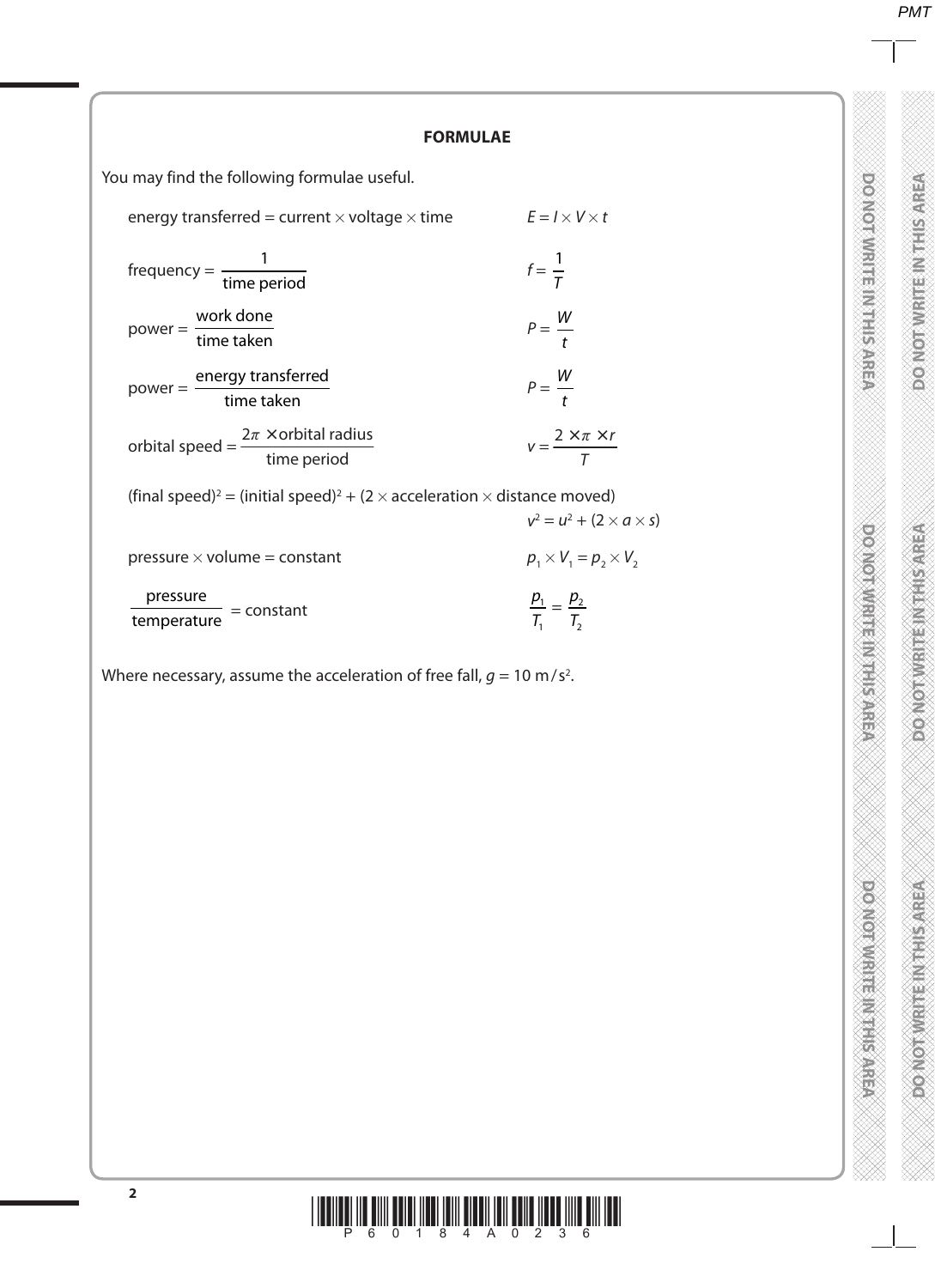| Turn over |  |  |                       |  |  |  |  |
|-----------|--|--|-----------------------|--|--|--|--|
|           |  |  | P 6 0 1 8 4 A 0 3 3 6 |  |  |  |  |

**DONOT WRITE IN THIS AREA** 

**DO NOT WRITE IN THIS AREA**

**DOOMANTENNESSER** 

 $\mathbb{R}$ 

**DO NOT WRITE IN THIS AREA DO NOT WRITE IN THIS AREA DO NOT WRITE IN THIS AREA DO NOT WRITE IN THIS AREA**

**BLANK PAGE**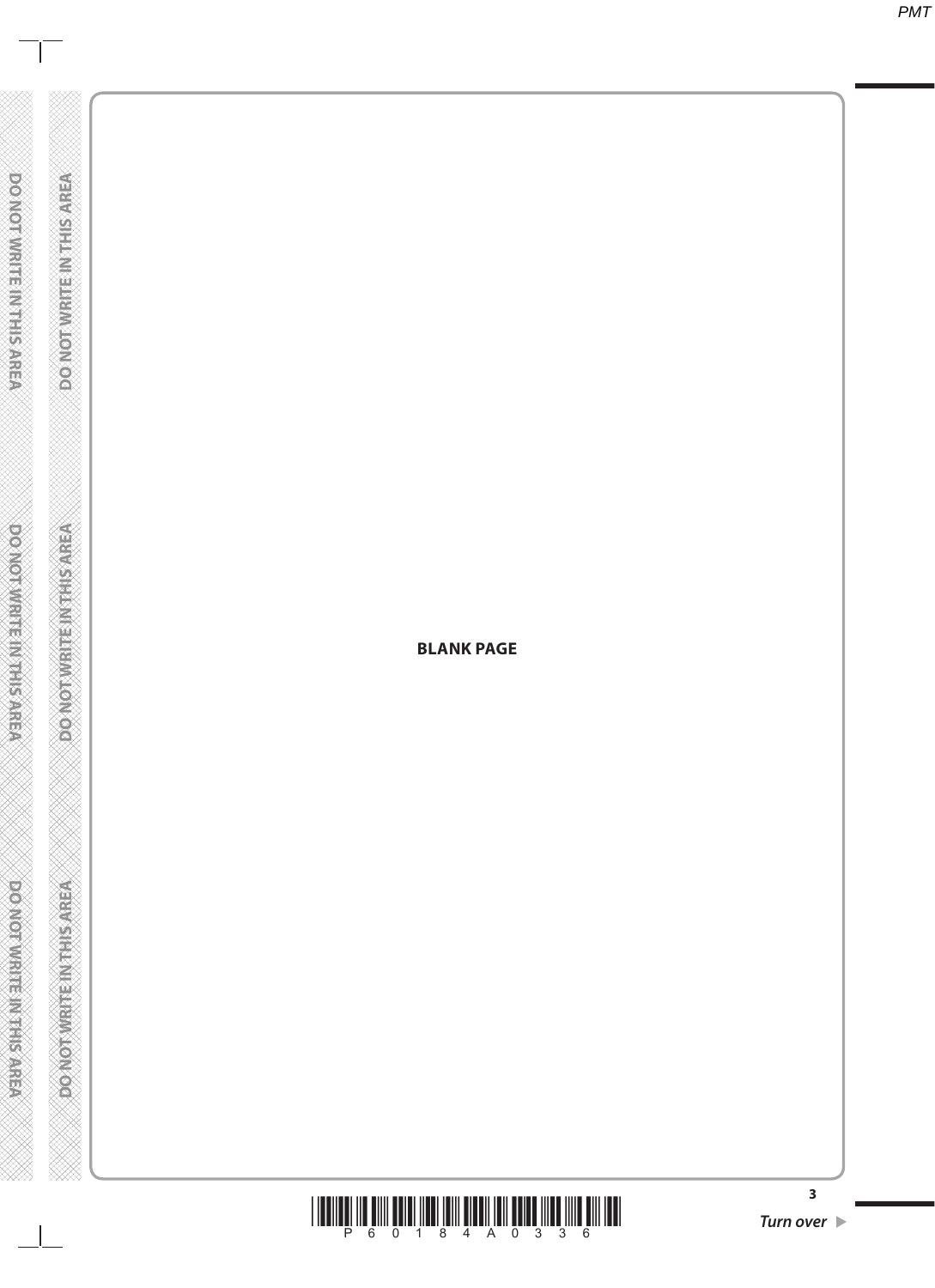

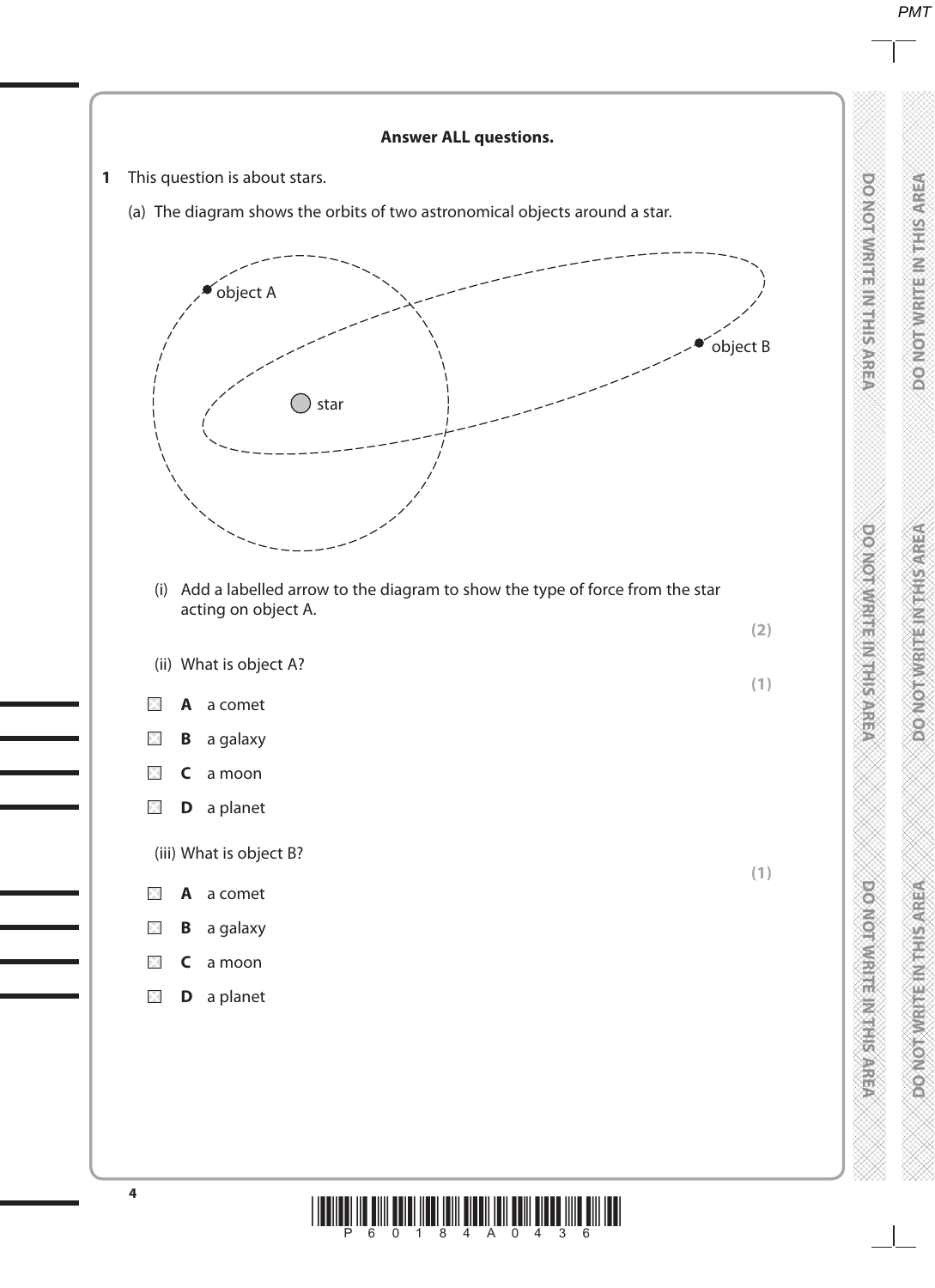- (b) State the name given to a large collection of billions of stars.
- (c) Physicists classify stars according to their colour.

Each group of stars of similar colour is called a spectral class.

The table gives information about colour and surface temperature for three spectral classes of stars.

The Sun belongs to spectral class G.

| <b>Spectral class</b> | <b>Colour</b> | <b>Surface temperature</b><br>in kelvin |
|-----------------------|---------------|-----------------------------------------|
| R                     | blue-white    |                                         |
| G                     | yellow        | 5600                                    |
| M                     | orange-red    |                                         |

Complete the table by suggesting values for the missing surface temperatures.

(d) There are stars in the universe with masses much greater than the mass of the Sun.

Describe what happens to these high-mass stars when they leave the main sequence stage of their evolution.

 $(3)$ 

 $(2)$ 

 $(1)$ 

(Total for Question 1 = 10 marks)



5

**THIS ATE** 

**DONOTWRTEIN** 

**ONORWRITE(NT)** 

Ø ī. Ž

Ö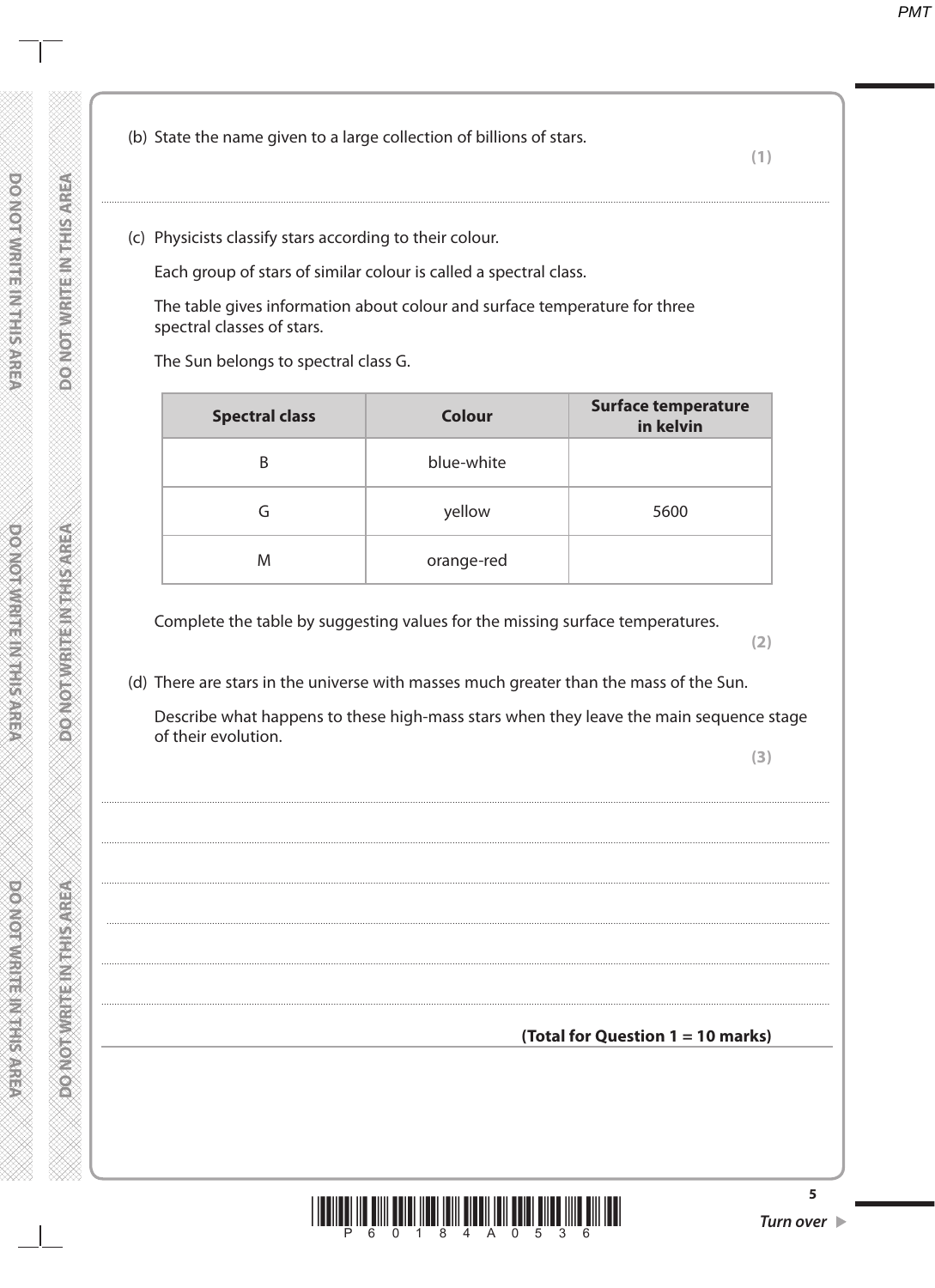| Some of the energy stored in the nuclei of atoms can be used to generate electricity.<br>(a) A nuclear fission power station generates electricity.                                                                                               |     |                                |
|---------------------------------------------------------------------------------------------------------------------------------------------------------------------------------------------------------------------------------------------------|-----|--------------------------------|
| (i) State the role of the moderator in a nuclear fission power station.                                                                                                                                                                           | (1) | $\overline{\bullet}$           |
| (ii) Some of the daughter nuclei produced in nuclear fission are highly radioactive<br>and emit high energy neutrons when they decay.<br>Explain which feature of a nuclear fission reactor reduces the risks from these<br>high energy neutrons. | (2) | <b>Morwiths Indian Society</b> |
|                                                                                                                                                                                                                                                   |     | <b>POINCIAN HELE</b>           |
| (iii) The daughter nuclei can cause contamination and irradiation.<br>Describe the difference between contamination and irradiation.                                                                                                              | 2.  |                                |
|                                                                                                                                                                                                                                                   |     |                                |
|                                                                                                                                                                                                                                                   |     |                                |
| 6<br><u> AN HEILIAN DE BERLAND DI BATTAN DI BATTAN DI BATTAN DI BATTAN DI BATTAN DI BATTAN DI BATTAN DI BATTAN DI BATT</u>                                                                                                                        |     |                                |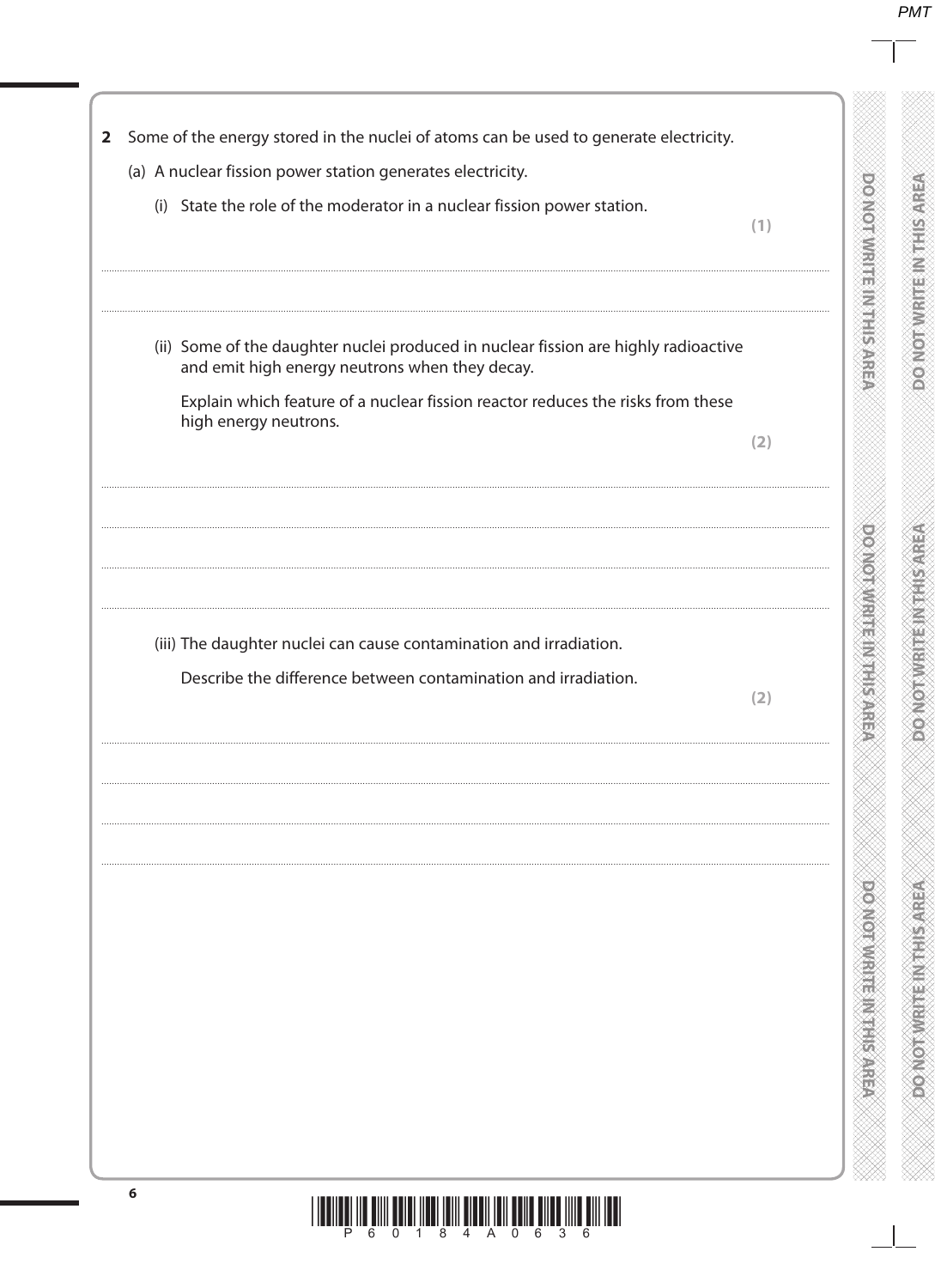| (i) Describe the process of nuclear fusion.                                                                                      | (b) Nuclear fusion is another process that could be used to generate electricity. |
|----------------------------------------------------------------------------------------------------------------------------------|-----------------------------------------------------------------------------------|
|                                                                                                                                  | (2)                                                                               |
|                                                                                                                                  |                                                                                   |
|                                                                                                                                  |                                                                                   |
|                                                                                                                                  |                                                                                   |
| (ii) State where nuclear fusion occurs naturally.                                                                                | (1)                                                                               |
|                                                                                                                                  |                                                                                   |
| (iii) Generating electricity from nuclear fusion is very difficult as the conditions<br>needed are hard to achieve and maintain. |                                                                                   |
| Explain the conditions required for nuclear fusion.                                                                              | (3)                                                                               |
|                                                                                                                                  |                                                                                   |
|                                                                                                                                  |                                                                                   |
|                                                                                                                                  |                                                                                   |
|                                                                                                                                  |                                                                                   |
|                                                                                                                                  |                                                                                   |
| (Total for Question 2 = 11 marks)                                                                                                |                                                                                   |
|                                                                                                                                  |                                                                                   |
|                                                                                                                                  |                                                                                   |
|                                                                                                                                  |                                                                                   |
|                                                                                                                                  |                                                                                   |
|                                                                                                                                  |                                                                                   |
|                                                                                                                                  |                                                                                   |

 $\overline{\phantom{a}}$ 

DO NOTWRITE IN THIS AREA

**DONOLMENTER** HISTORICA

**DO NOT WRITE IN THIS AREA** 

K<br>K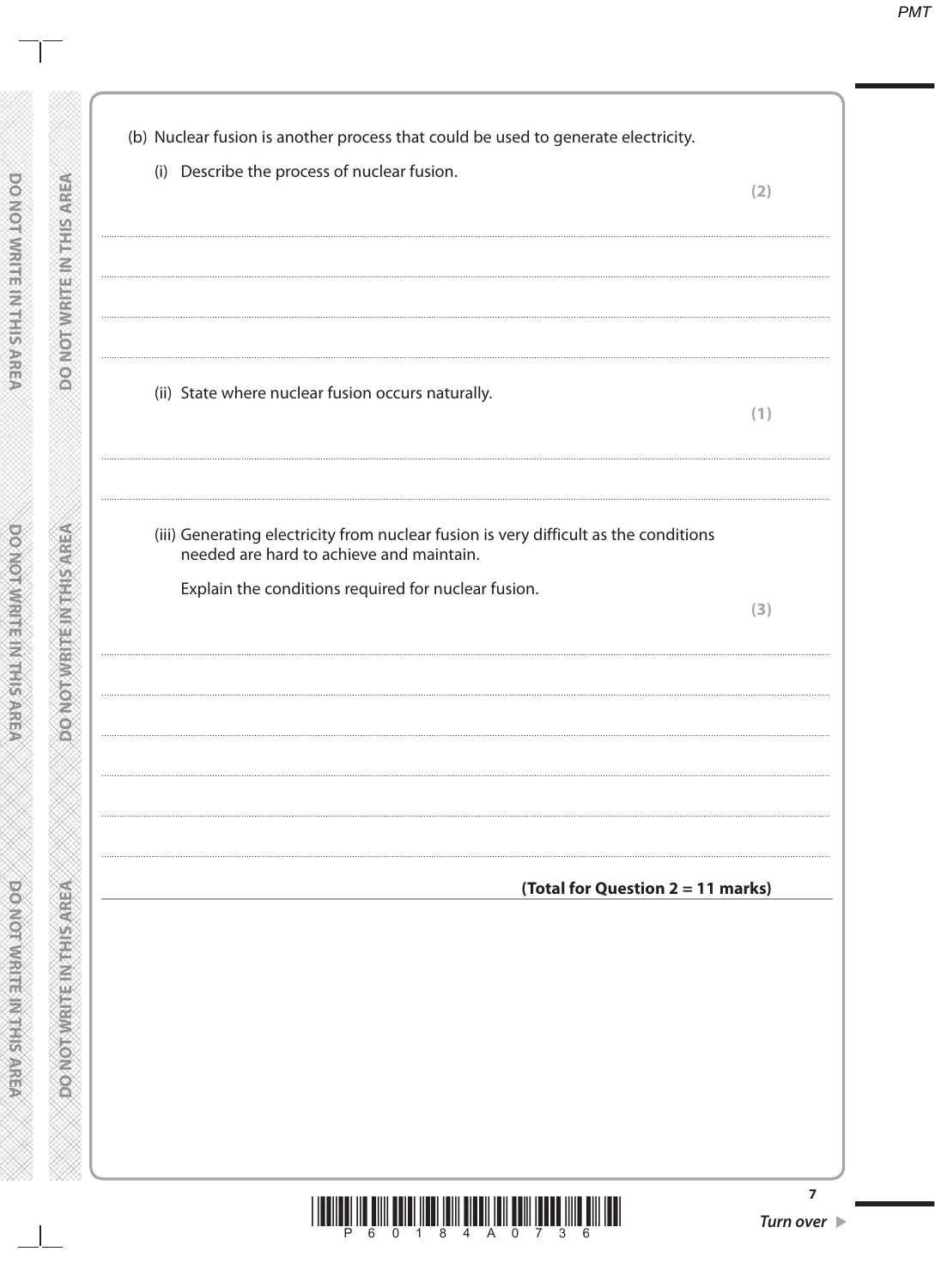|   | $^{210}Pb$<br>$82$ <sup><math>\degree</math></sup><br>(a) State what is meant by the term isotope. | (2) | <b>DOMORATION IS NOT</b>        |
|---|----------------------------------------------------------------------------------------------------|-----|---------------------------------|
|   |                                                                                                    |     |                                 |
|   | (b) How many protons are in the nucleus of lead-210?                                               | (1) |                                 |
| A | 82                                                                                                 |     |                                 |
| B | 128                                                                                                |     |                                 |
| C | 210                                                                                                |     |                                 |
| D | 292                                                                                                |     | 医皮肤的                            |
|   | (c) (i) A sample of lead-210 has an initial activity of 240 Bq.                                    |     |                                 |
|   | After 66 years, the activity of the sample is 30 Bq.                                               |     |                                 |
|   | Calculate the half-life of lead-210.                                                               | (2) |                                 |
|   |                                                                                                    |     |                                 |
|   |                                                                                                    |     |                                 |
|   |                                                                                                    |     |                                 |
|   |                                                                                                    |     |                                 |
|   |                                                                                                    |     |                                 |
|   |                                                                                                    |     |                                 |
|   |                                                                                                    |     |                                 |
|   |                                                                                                    |     | <b>PONDERN PRESENTED ASSESS</b> |
|   |                                                                                                    |     |                                 |
|   |                                                                                                    |     |                                 |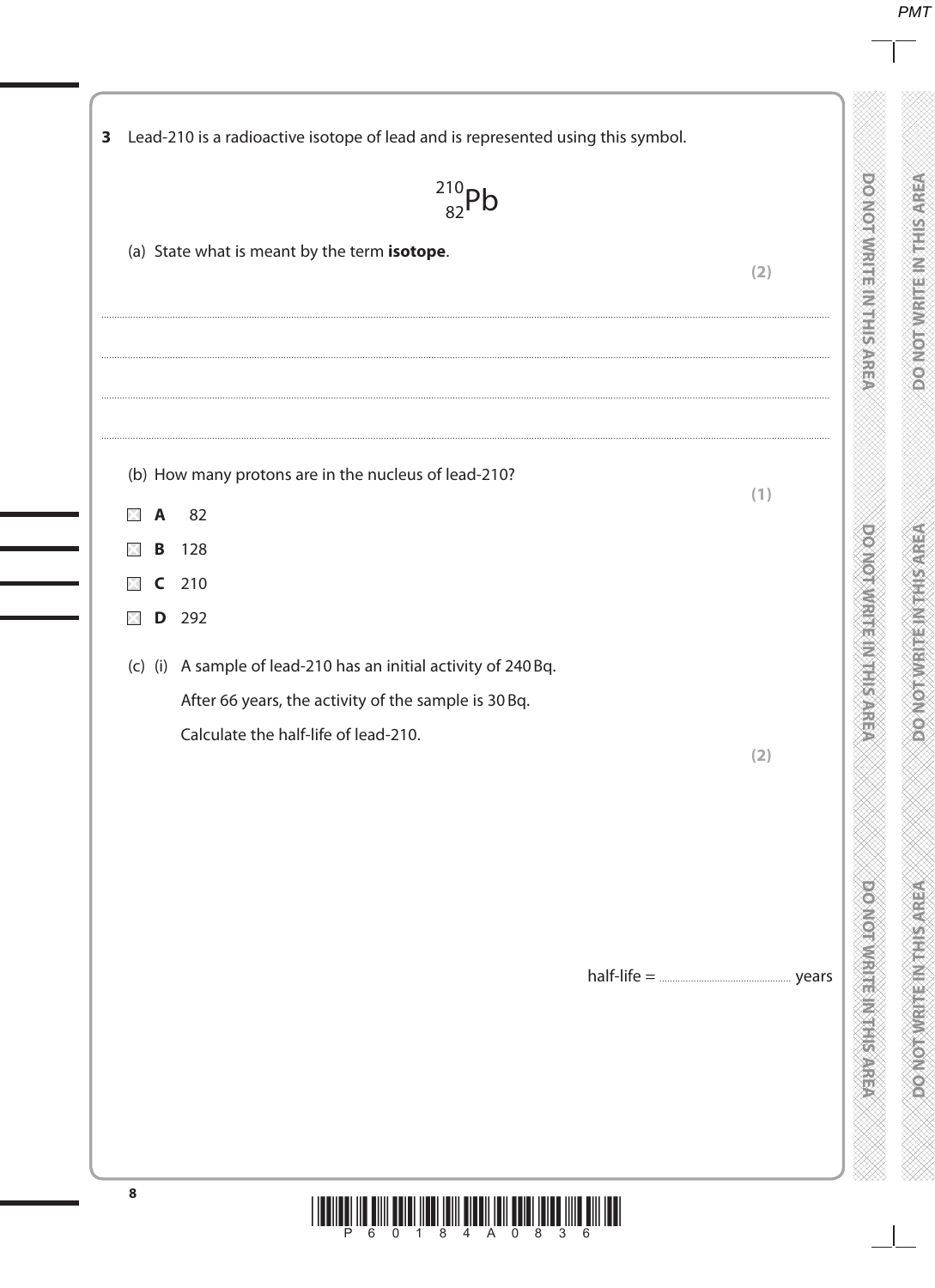(ii) Lead-210 decays into lead-206 through a number of stages. This involves one alpha decay and a number of beta decays. This incomplete equation summarises these stages.  $^{210}_{82}Pb \rightarrow {^{206}_{82}}Pb + {^{200}_{82}}a + {^{0}_{200}}a$  Complete the equation by giving the missing numbers. Write your answers in the spaces provided. **(2) (Total for Question 3 = 7 marks)**

**DOMORWATERNIFISAREA** 

**DO NOT WRITE IN THIS AREA**

**DOMORATION IN THIS AREA** 

**DO NOT WRITE IN THIS AREA DO NOT WRITE IN THIS AREA DO NOT WRITE IN THIS AREA**

**DOWNORMAN REPORTS ON A STATE** 

**DO NOT WRITE IN THIS AREA**

**PONOINHEINS PRESENT** 

**TERMS PERMIT EN NEUROONS**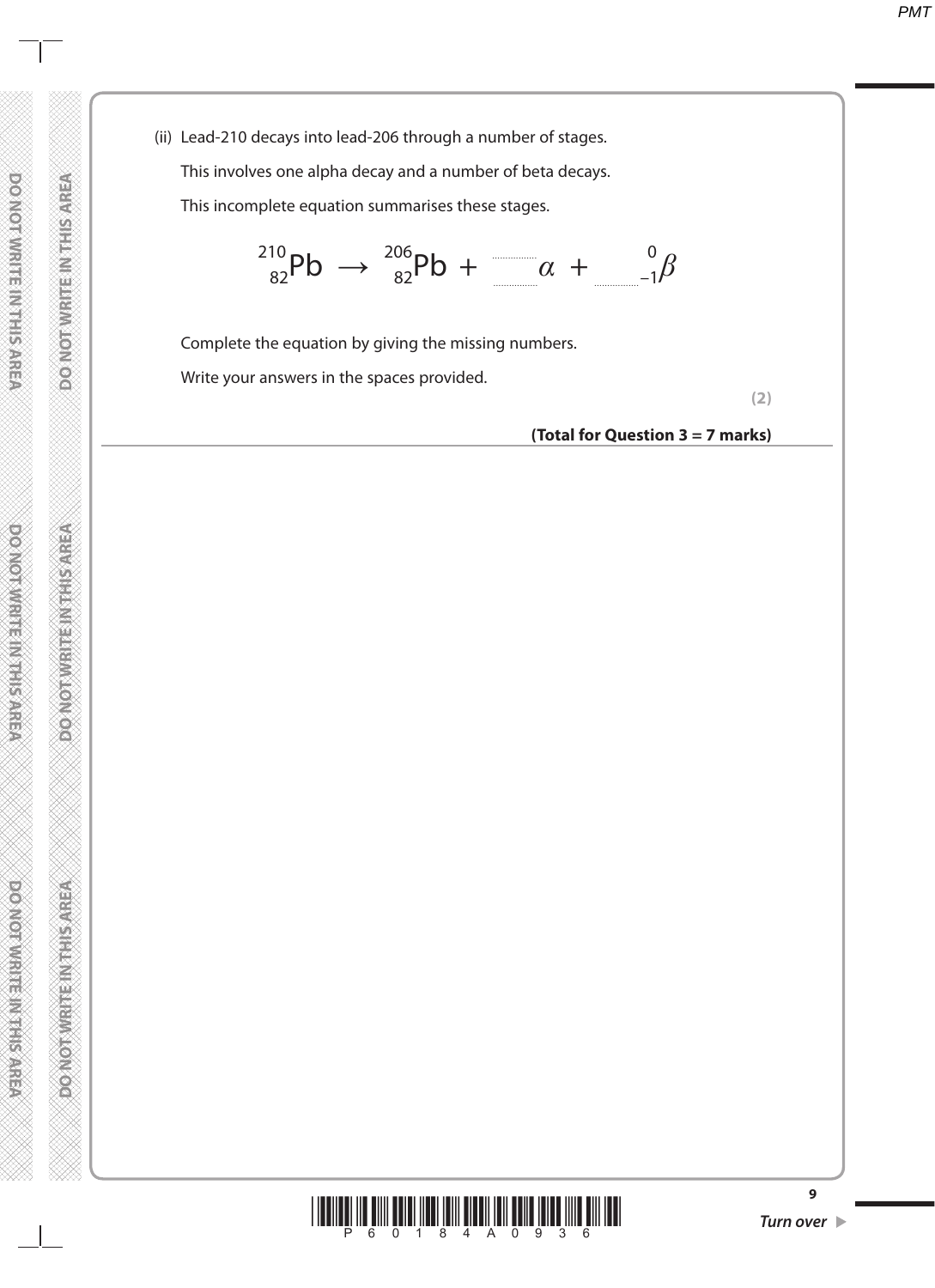4 Photograph 1 shows an outdoor swimming pool. **DONOTWRITE INTERESAREA DO NOTWRITEINTHS AREA Photograph 1** (a) The water in the swimming pool is heated by the Sun during the day. **DOATORWEST NATIONAL** (i) State how energy is transferred from the Sun to the water.  $(1)$ (ii) State what happens to the average speed of the water molecules as the water is heated.  $(1)$ **DOALORMARY STARFSOLIO WARE SERVERS** 10

> <u>6</u> 0 1 8 4 A 0 1 0 3 6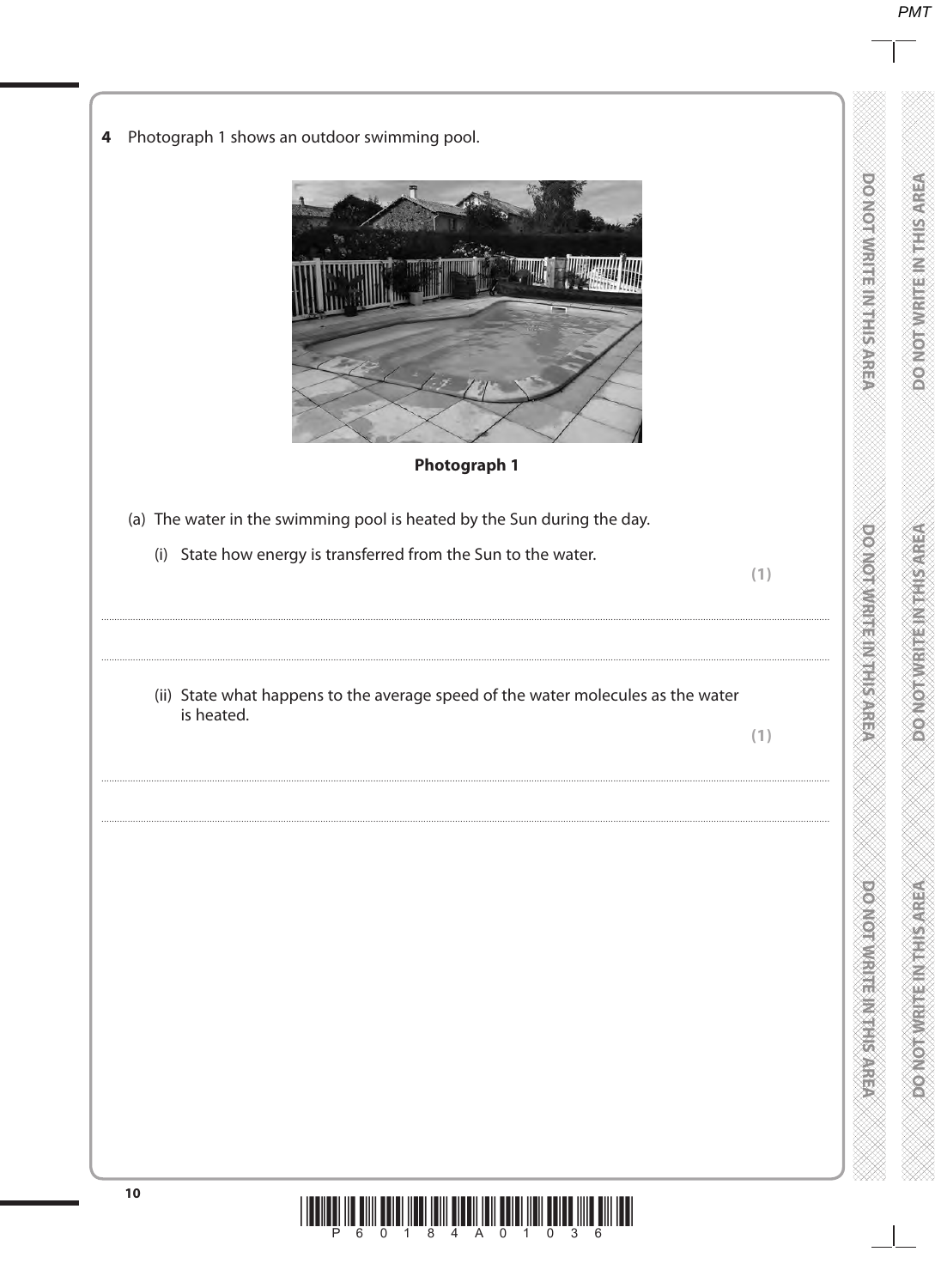(b) The water in the swimming pool cools down at night. (i) Suggest why the water cools down at night. **DOMOTWRITEINTHISMREA**  $(1)$ (ii) Photograph 2 shows the swimming pool with a plastic cover over the water. T HIMANI 医密度 **Photograph 2** 6 Explain why the plastic cover reduces how much the water cools down at night. Ž  $(4)$  $\frac{6}{10}$ G<br>P Ź  $\frac{1}{2}$ (Total for Question 4 = 7 marks)  $\frac{6}{2}$  $11$ 

**DO NOT WRITE IN THIS AREA** 

CONCRATE INTERNAT

eren.

**DOMOTOWRED WEBSTARTED** 

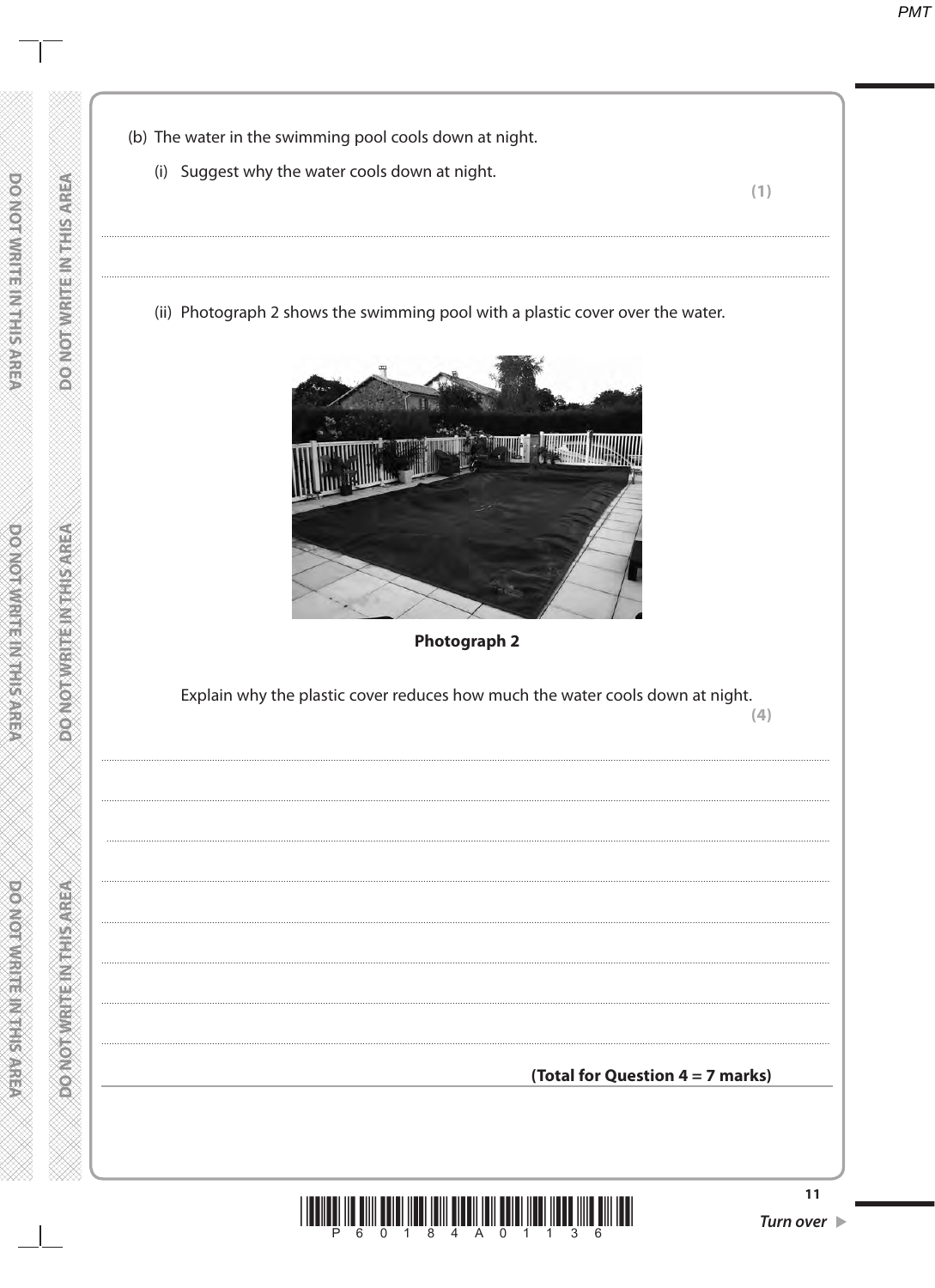**DO NOT WRITE IN THIS AREA** 

DO NOTWRITE IN THIS AREA

**DO NOT WRITE IN THIS AREA**

**DOMOTIVISTISTISTISTIST** 

**DO NOT WRITE IN THIS AREA DO NOT WRITE IN THIS AREA DO NOT WRITE IN THIS AREA**

**DONOTWERE NITHS AREA** 

**DO NOT WRITE IN THIS AREA**

**DO NOT WRITE INTHIS AREA** 

**DOMOTMENTE METERS AREA** 

**BLANK PAGE**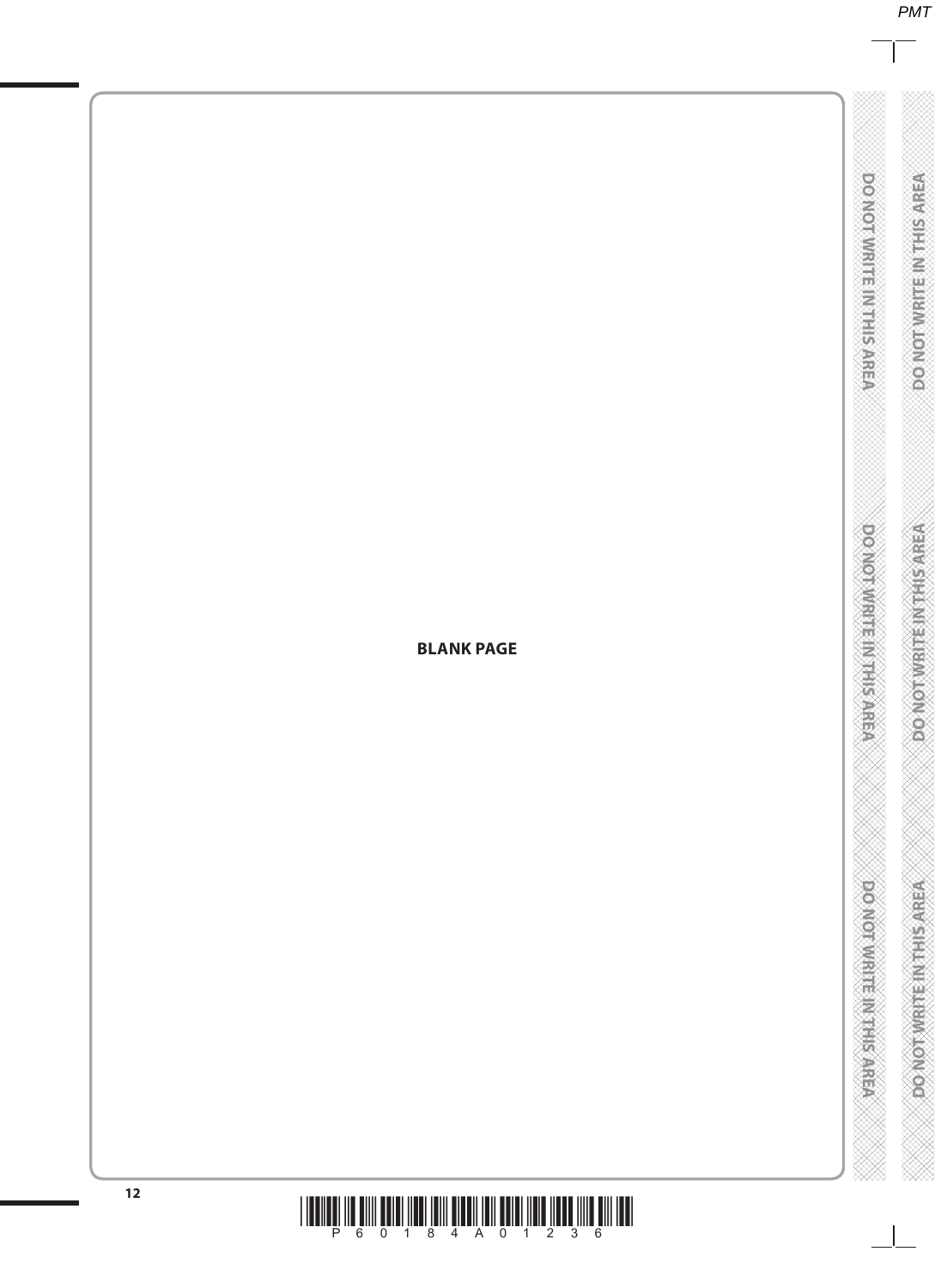**5** A student is given a type of putty that conducts electricity. He rolls the putty into cylinders of different cross-sectional area. The photograph shows the cylinders.



The student investigates how the electrical resistance of the putty is affected by its cross-sectional area.

(a) The diagram shows the cross-sectional area of one of the cylinders of putty.

drawn to scale

(i) Use the diagram to determine the mean diameter of the cylinder of putty.

**(2)**

**(2)**

mean diameter = ............................................... cm

cross-sectional area = ............................................... cm2

(ii) Calculate the cross-sectional area of the cylinder of putty in cm<sup>2</sup>.

[area of a circle =  $\pi \times$  radius<sup>2</sup>]



**DOMORWATERNIFISAREA** 

**DO NOT WRITE IN THIS AREA DO NOT WRITE IN THIS AREA DO NOT WRITE IN THIS AREA**

Ö<br>Ö

 $\frac{1}{2}$ 

**DO NOT WRITE IN THIS AREA**

**DONOTOWRIE MARINE RESERVE**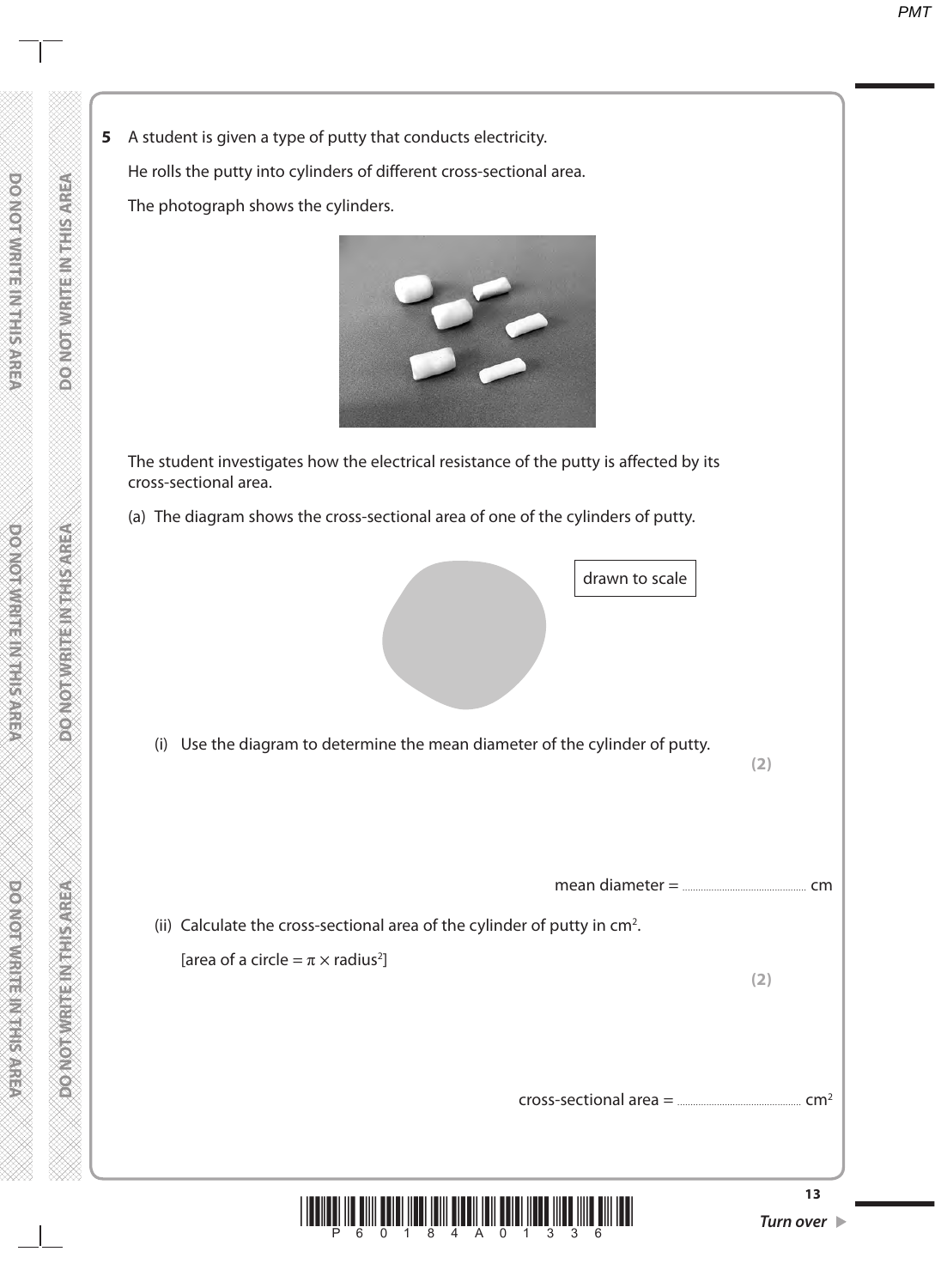**DO NOT WRITE INTHIS AREA** 

**DOXIGINAL HERMAN SALE** 

**DO NOT WRITE IN THIS AREA**

**DO NOT WRITE IN THIS AREA**

**MARKET WARRANTS** 



He measures the voltage of the cylinder and the current in the circuit.

 Complete the circuit diagram, adding suitable instruments to measure the voltage of the cylinder and the current in the circuit.



(c) The student uses his voltage and current measurements to calculate the resistance of this cylinder.

He repeats this for other cylinders.

The table shows some of his results.

| <b>Cross-sectional</b><br>area in $cm2$ | <b>Voltage in V</b> | <b>Current in A</b> | Resistance in $\Omega$ |
|-----------------------------------------|---------------------|---------------------|------------------------|
| 4.5                                     | 4.56                | 0.049               | 91.2                   |
| 6.2                                     | 4.56                | 0.059               | 77.3                   |
| 9.1                                     | 4.56                | 0.068               | 67.1                   |
| 13.9                                    | 4.56                | 0.085               | 53.6                   |
| 18.1                                    | 4.56                | 0.094               | 48.5                   |
| 24.6                                    | 4.56                | 0.107               |                        |

 (i) Calculate the resistance of the cylinder when the cross-sectional area of the cylinder is  $24.6$  cm<sup>2</sup>.

Give your answer to 3 significant figures.

**(2)**

**(3)**



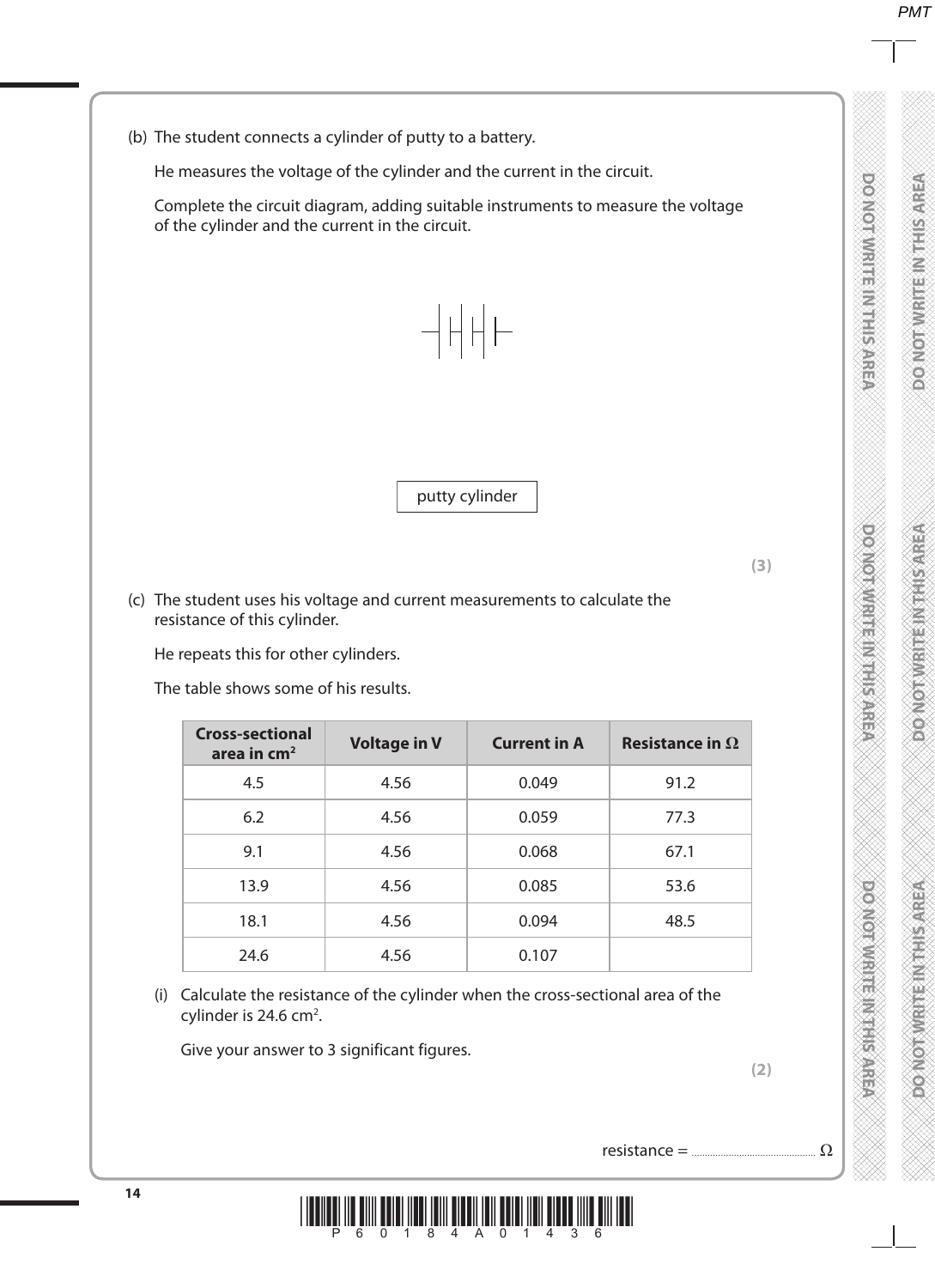

DO NOTWRITE IN THIS AREA

**DO NOT WRITE IN THIS AREA**

**DO NOT WRITE IN THIS AREA** 

**DO NOT WRITE IN THIS AREA**

**DONOMATE WAS STREET**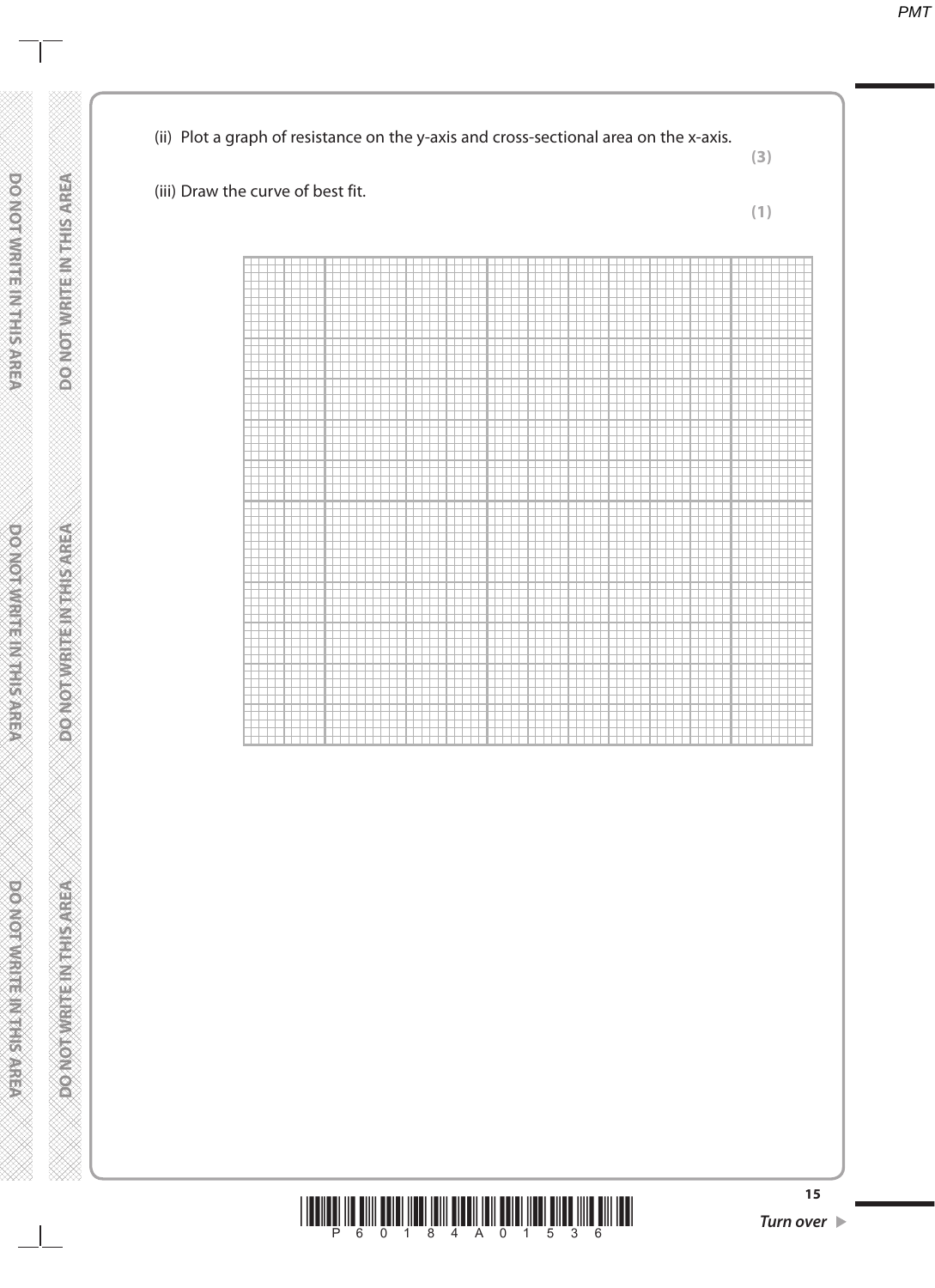(d) The student extends his investigation by connecting two new identical cylinders to a battery.

The diagram shows the circuit he uses.



He measures the voltage of each cylinder and the total current in the circuit.

Discuss how his measurements of voltage and current compare with the measurements when only one of these cylinders is used.

 $(4)$ 

**PMT** 

**DO NOTAWARE IN THE RATE** 

**DO NOTWRITEINTHS AREA** 

**DOATORWEST MARGAZIN** 

**DOALORMARY STARFSOLIO** 

**DOMOTOWRED NEEDS AND STREET** 

**OXAMATE ANTENDER** 

(Total for Question 5 = 17 marks)

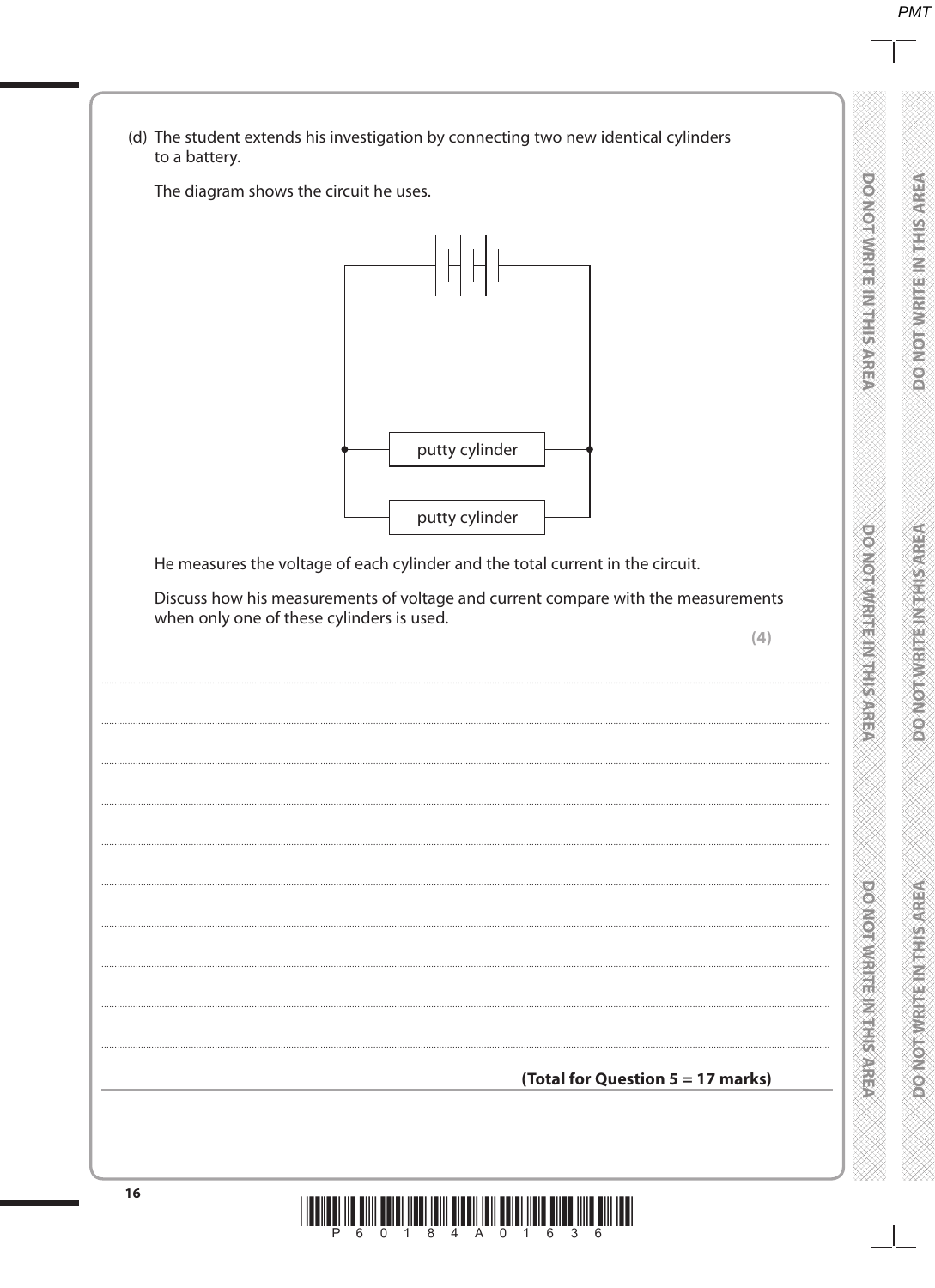**6** The photograph shows a small glass ball used to investigate density and pressure. (a) The mass of the ball is 19g. The density of the ball is  $2.3$  g/cm<sup>3</sup>. (i) State the formula linking density, mass and volume. **(1)** (ii) Calculate the volume of the ball. **(2)** volume = ............................................... cm3 (b) The ball is dropped into deep water and sinks to a depth of 560cm. (i) State the formula linking pressure difference, height, density and gravitational field strength. **(1)** (ii) Calculate the increase in pressure at this depth. [density of water  $=1000$  kg/m<sup>3</sup>] **(2)** increase in pressure = ............................................... Pa **(Total for Question 6 = 6 marks)**

**DO NOT WRITE IN THIS AREA**

**DO NOT WRITE IN THIS AREA** 

**DOMORWATERNIFISAREA** 

**DO NOT WRITE IN THIS AREA**

**DONOINMENTS HONES** 

**DO NOT WRITE IN THIS AREA DO NOT WRITE IN THIS AREA DO NOT WRITE IN THIS AREA**

Ö<br>Ö

 $\frac{1}{2}$ 

**MOTOR RESERVED** 

**DO NOT WRITE IN THIS AREA**

**DOMOTOWARE WAS LESSED** 



*Turn over*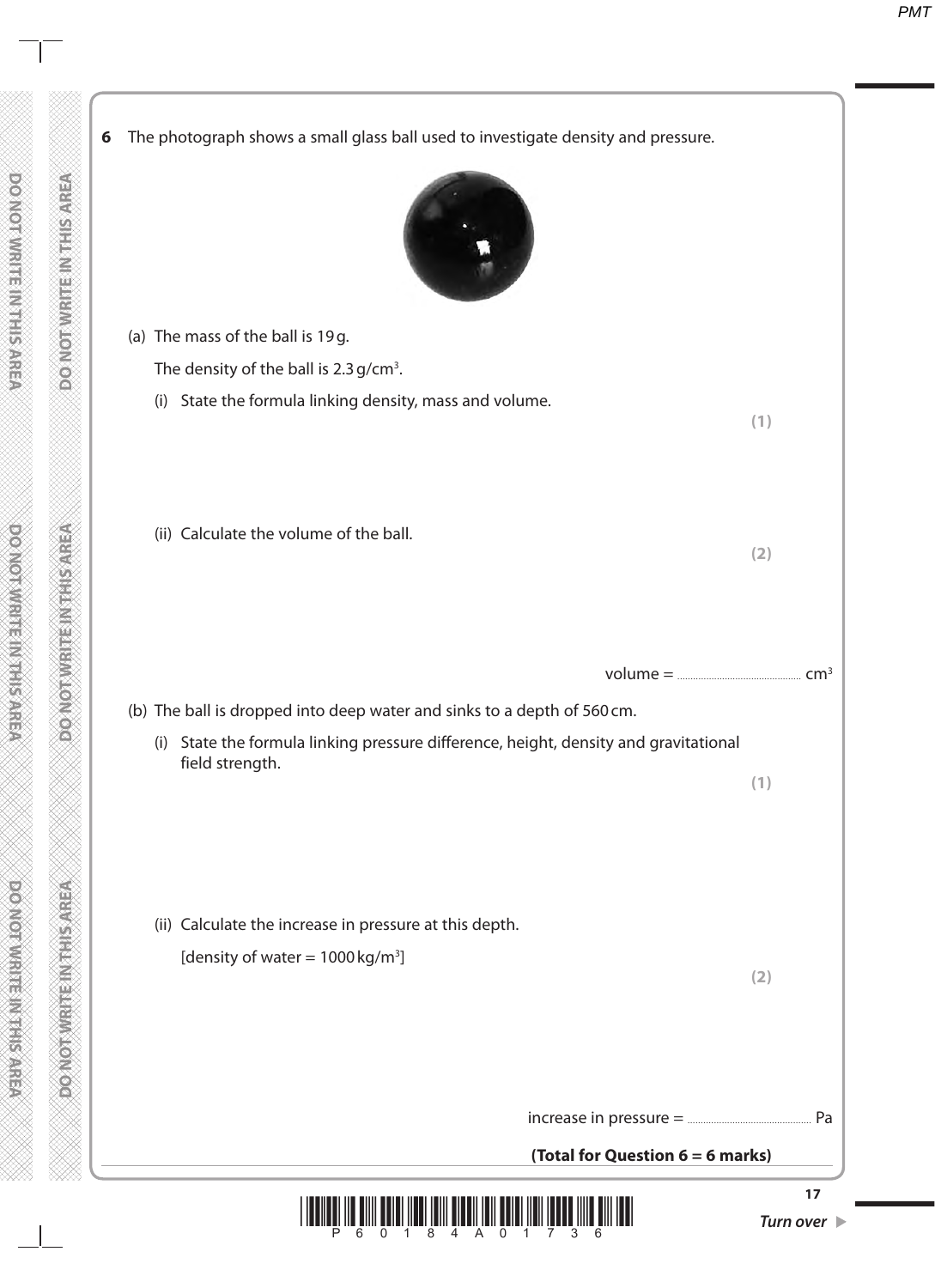**PONOTWRITE INTERNET** 

**DO NOTWRITEINTHS AREA** 

**DOATORWEST MARGAZIN** 

- 7 A student investigates how the surface material of a ramp affects the average speed of a block sliding down the ramp.
	- (a) Design a suitable method for the student's investigation.

Your answer should include

- the measuring equipment needed
- details of the independent, dependent and control variables
- how the average speed will be determined  $\bullet$

You may include a diagram to help your answer.

 $(6)$ 

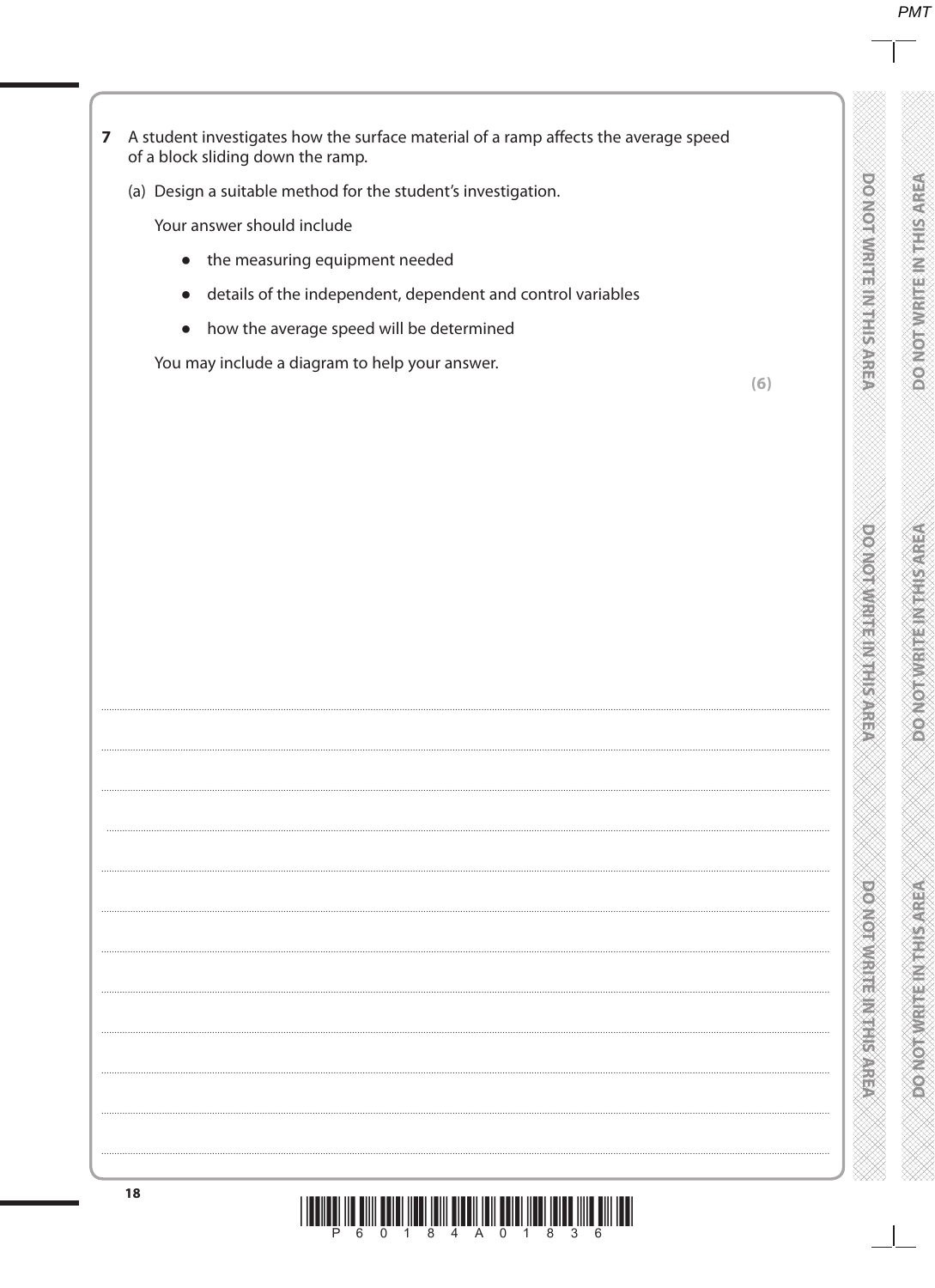| Ö<br>Ö<br><b>ROADORNIER REGIONOLOGIE</b> |                                                                                     |
|------------------------------------------|-------------------------------------------------------------------------------------|
|                                          | (Total for Question 7 = 7 marks)                                                    |
| AREA<br>Ŵ<br>m<br>R                      | <br>(b) Justify why the student should display their results as a bar chart.<br>(1) |

 $\sim$  1.0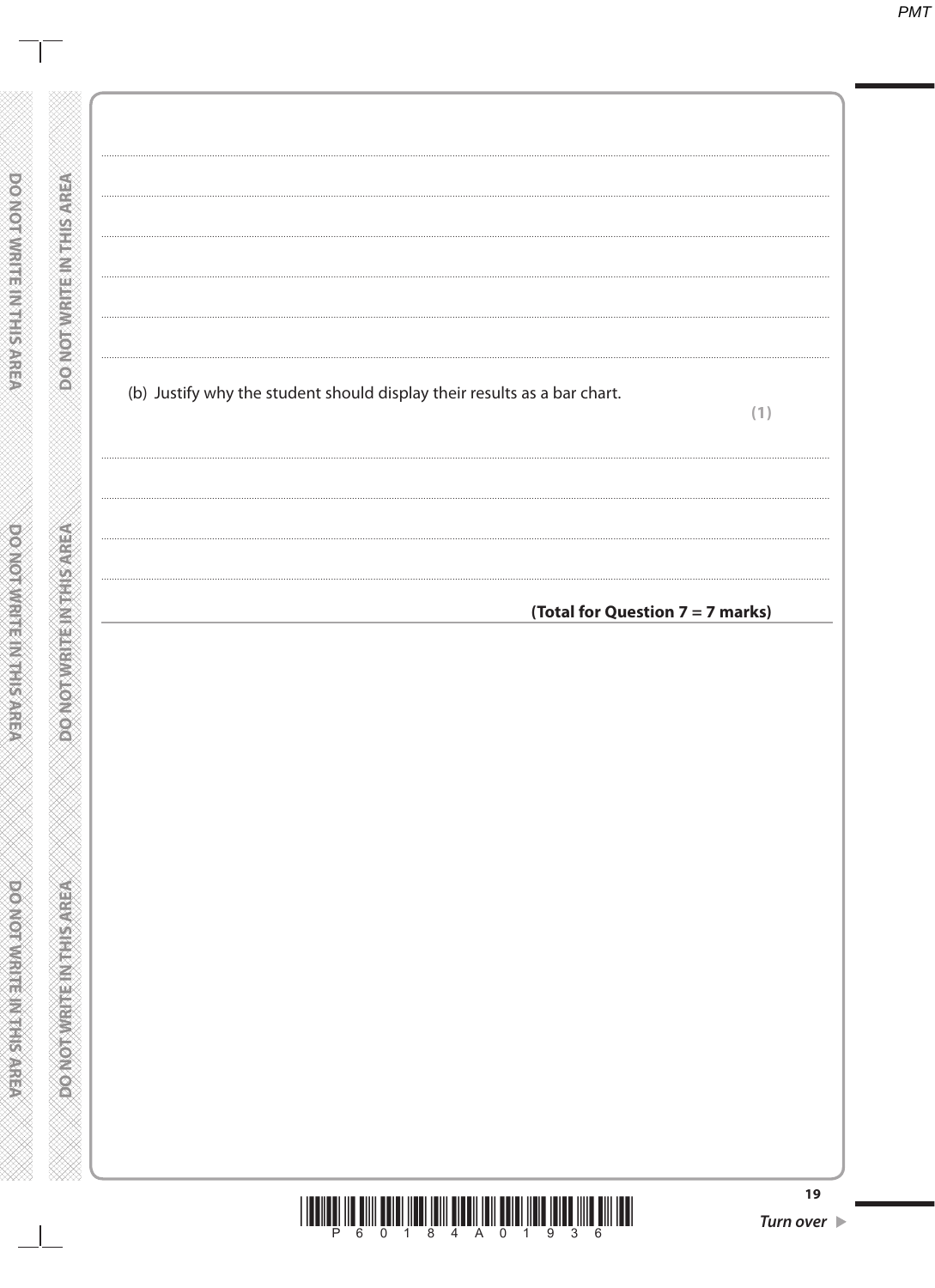

**BONOTWRITERNITERSARE** 

**DONORAN HERITARY SYLES** 

**DO NOT WRITE IN THIS AREA**

**DO NOT WRITE IN THIS AREA DO NOT WRITE IN THIS AREA DO NOT WRITE IN THIS AREA**

**PO NOTHER TERRITORIO** 

**DO NOT WRITE IN THIS AREA**

**EXPLANATION IN THE STORE**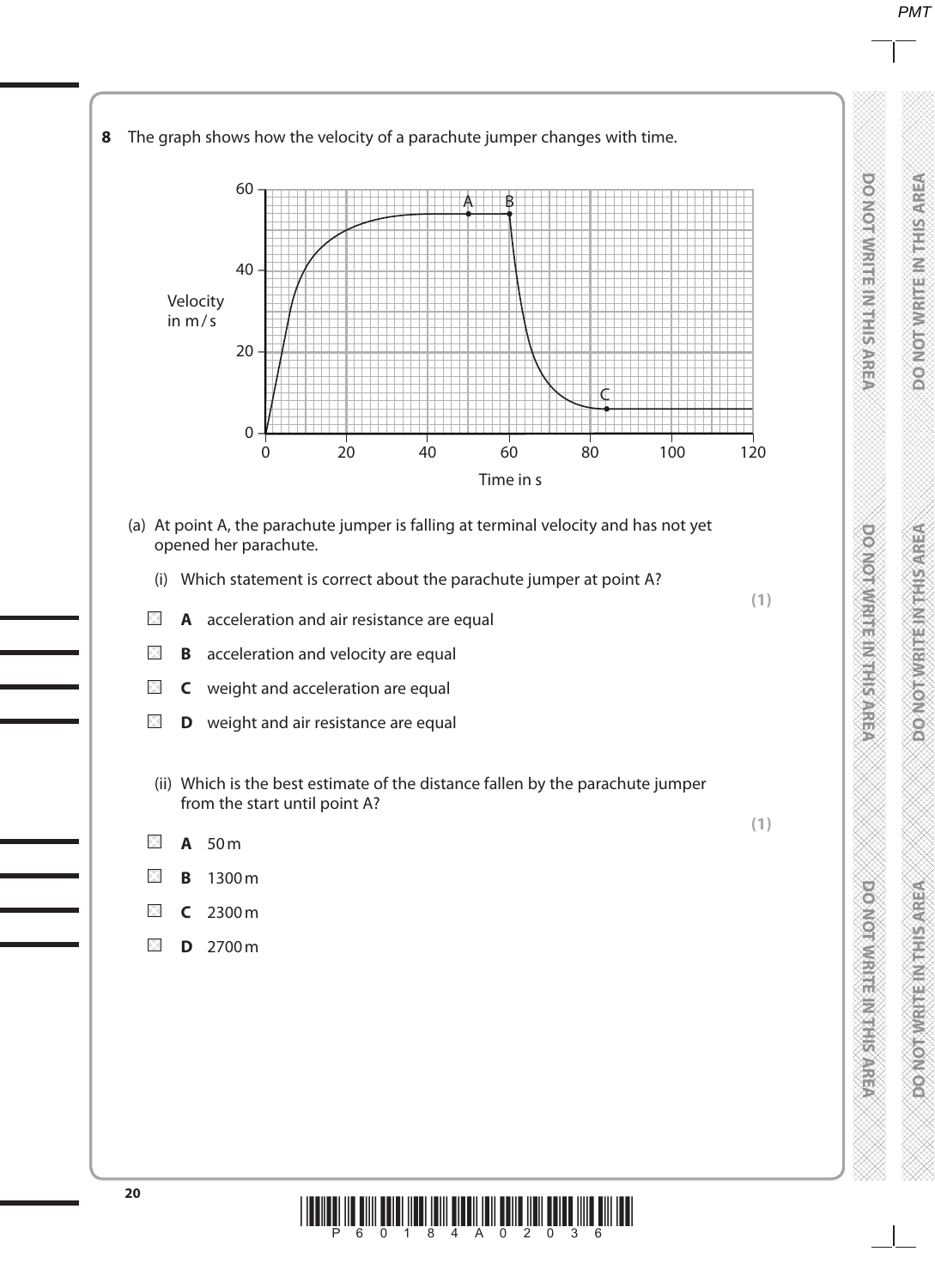$\overline{a}$ 

| Explain this change in velocity.<br>(4)<br>(c) After point C, the parachute jumper continues to fall at a constant velocity.<br>As she falls, energy is transferred from a gravitational store.<br>Which store is the energy transferred into?<br>(1)<br>chemical store<br>$\mathsf{A}$<br>gravitational store<br>B<br>kinetic store<br>$\mathsf{C}$<br>thermal store<br>D<br>(Total for Question 8 = 7 marks) | Her velocity decreases until she reaches terminal velocity again at point C. |  |
|----------------------------------------------------------------------------------------------------------------------------------------------------------------------------------------------------------------------------------------------------------------------------------------------------------------------------------------------------------------------------------------------------------------|------------------------------------------------------------------------------|--|
|                                                                                                                                                                                                                                                                                                                                                                                                                |                                                                              |  |
|                                                                                                                                                                                                                                                                                                                                                                                                                |                                                                              |  |
|                                                                                                                                                                                                                                                                                                                                                                                                                |                                                                              |  |
|                                                                                                                                                                                                                                                                                                                                                                                                                |                                                                              |  |
|                                                                                                                                                                                                                                                                                                                                                                                                                |                                                                              |  |
|                                                                                                                                                                                                                                                                                                                                                                                                                |                                                                              |  |
|                                                                                                                                                                                                                                                                                                                                                                                                                |                                                                              |  |
|                                                                                                                                                                                                                                                                                                                                                                                                                |                                                                              |  |
|                                                                                                                                                                                                                                                                                                                                                                                                                |                                                                              |  |
|                                                                                                                                                                                                                                                                                                                                                                                                                |                                                                              |  |
|                                                                                                                                                                                                                                                                                                                                                                                                                |                                                                              |  |
|                                                                                                                                                                                                                                                                                                                                                                                                                |                                                                              |  |
|                                                                                                                                                                                                                                                                                                                                                                                                                |                                                                              |  |
|                                                                                                                                                                                                                                                                                                                                                                                                                |                                                                              |  |
|                                                                                                                                                                                                                                                                                                                                                                                                                |                                                                              |  |
|                                                                                                                                                                                                                                                                                                                                                                                                                |                                                                              |  |
|                                                                                                                                                                                                                                                                                                                                                                                                                |                                                                              |  |
|                                                                                                                                                                                                                                                                                                                                                                                                                |                                                                              |  |
|                                                                                                                                                                                                                                                                                                                                                                                                                |                                                                              |  |
|                                                                                                                                                                                                                                                                                                                                                                                                                |                                                                              |  |
|                                                                                                                                                                                                                                                                                                                                                                                                                |                                                                              |  |
|                                                                                                                                                                                                                                                                                                                                                                                                                |                                                                              |  |
|                                                                                                                                                                                                                                                                                                                                                                                                                |                                                                              |  |
|                                                                                                                                                                                                                                                                                                                                                                                                                |                                                                              |  |
|                                                                                                                                                                                                                                                                                                                                                                                                                |                                                                              |  |

**DO NOTWRITE IN THIS AREA** 

DOGYMANTENNEN SYSTEM

**DOMOTIVIAL INSTITUTION**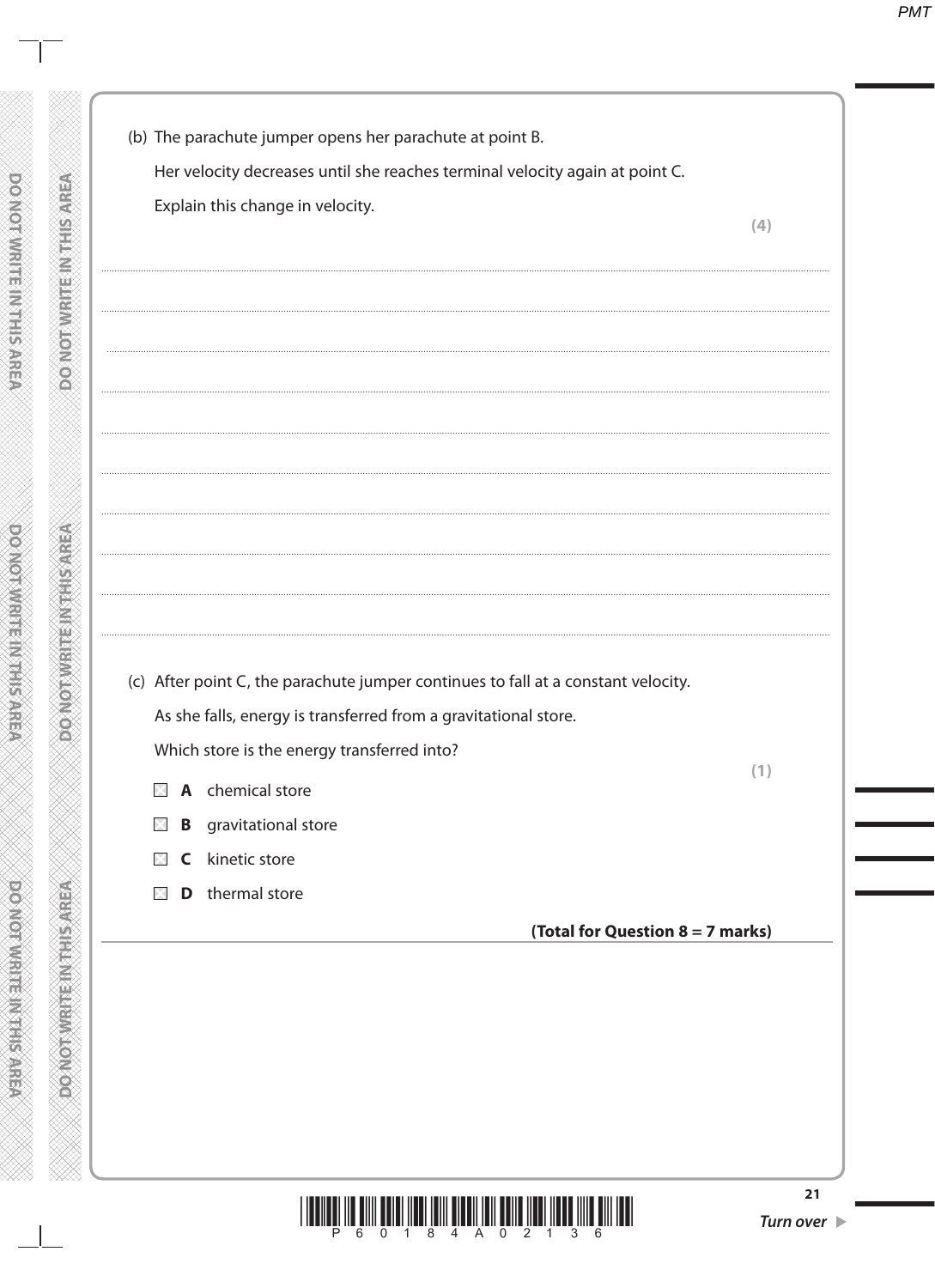**BLANK PAGE**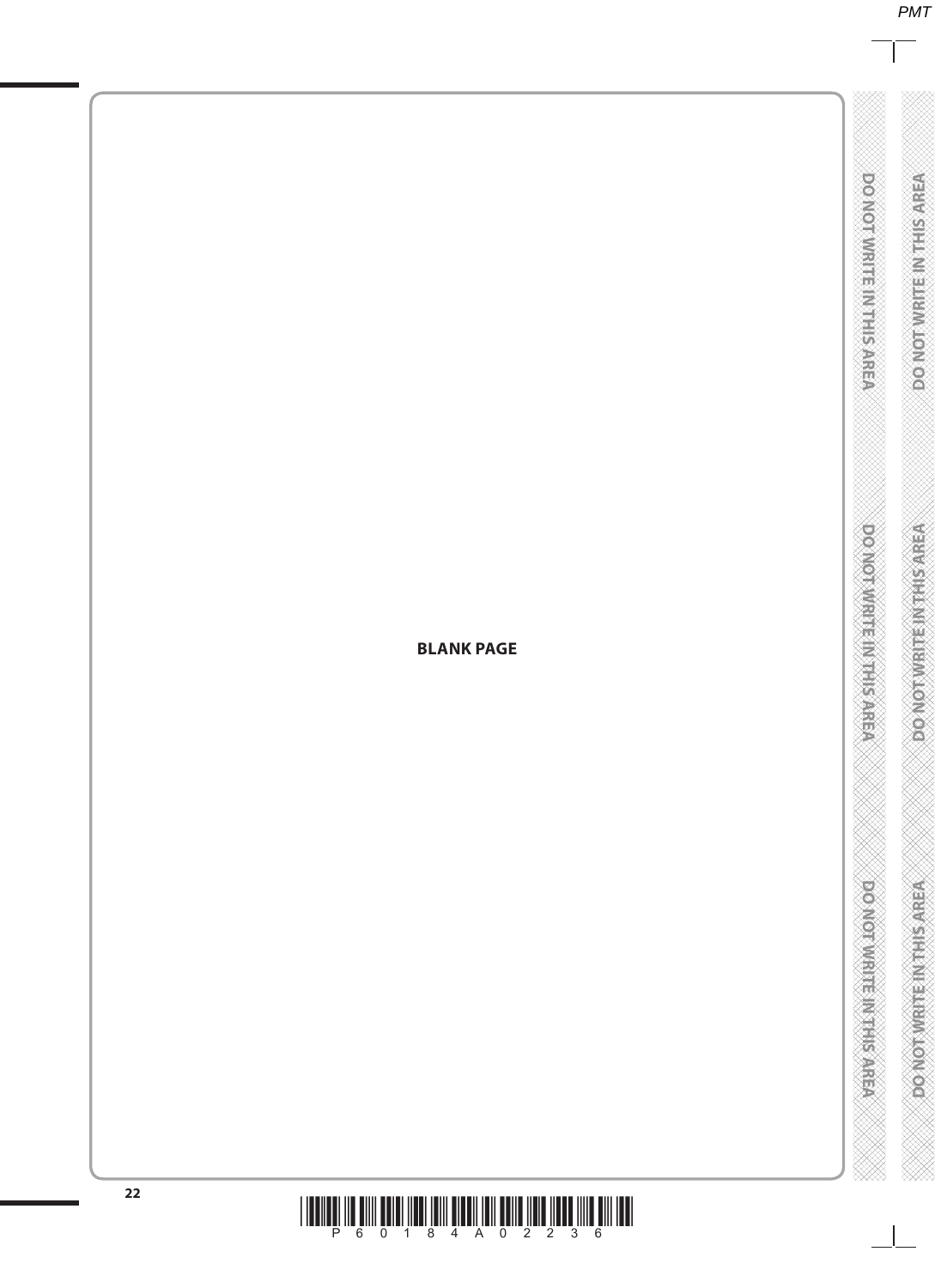**9** (a) A light ray travels from air into water.

Diagram 1 shows the direction of the light ray and the wavefronts in air.



## **Diagram 1**

(ii) Explain what happens to the wavelength of light when it passes from air into water.

....................................................................................................................................................................................................................................................................................

....................................................................................................................................................................................................................................................................................

..................................................................................................................................................................................................................................................................................

....................................................................................................................................................................................................................................................................................

The refractive index of water is greater than the refractive index of air.

(i) Complete diagram 1 by showing

● the wavefronts in the water

● the path of the light ray in the water

**(3)**

**(2)**

ő<br>Ö

 $\frac{1}{2}$ 

**DO NOT WRITE IN THIS AREA**

**PONOINT MARKET MARKET STREET** 

**DOMORWATERNIFISAREA**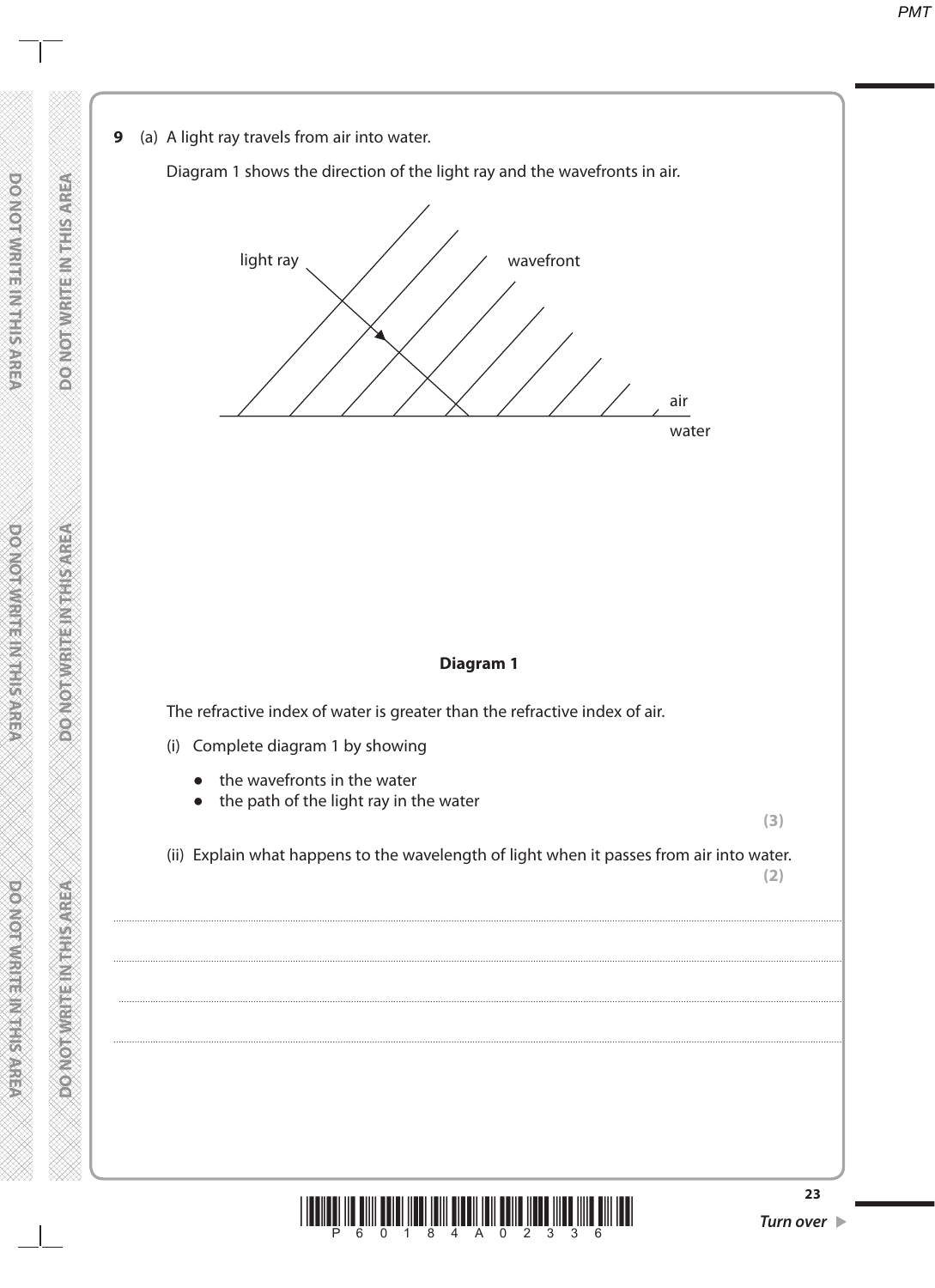

**DO NOT WRITE IN THIS AREA DO NOT WRITE IN THIS AREA DO NOT WRITE IN THIS AREA**

**DOATORWEST MARGAZIN** 

**RESPONDED AS A PROPERTY** 

*PMT*

**DO NOTWRITEINTH SWITCH** 

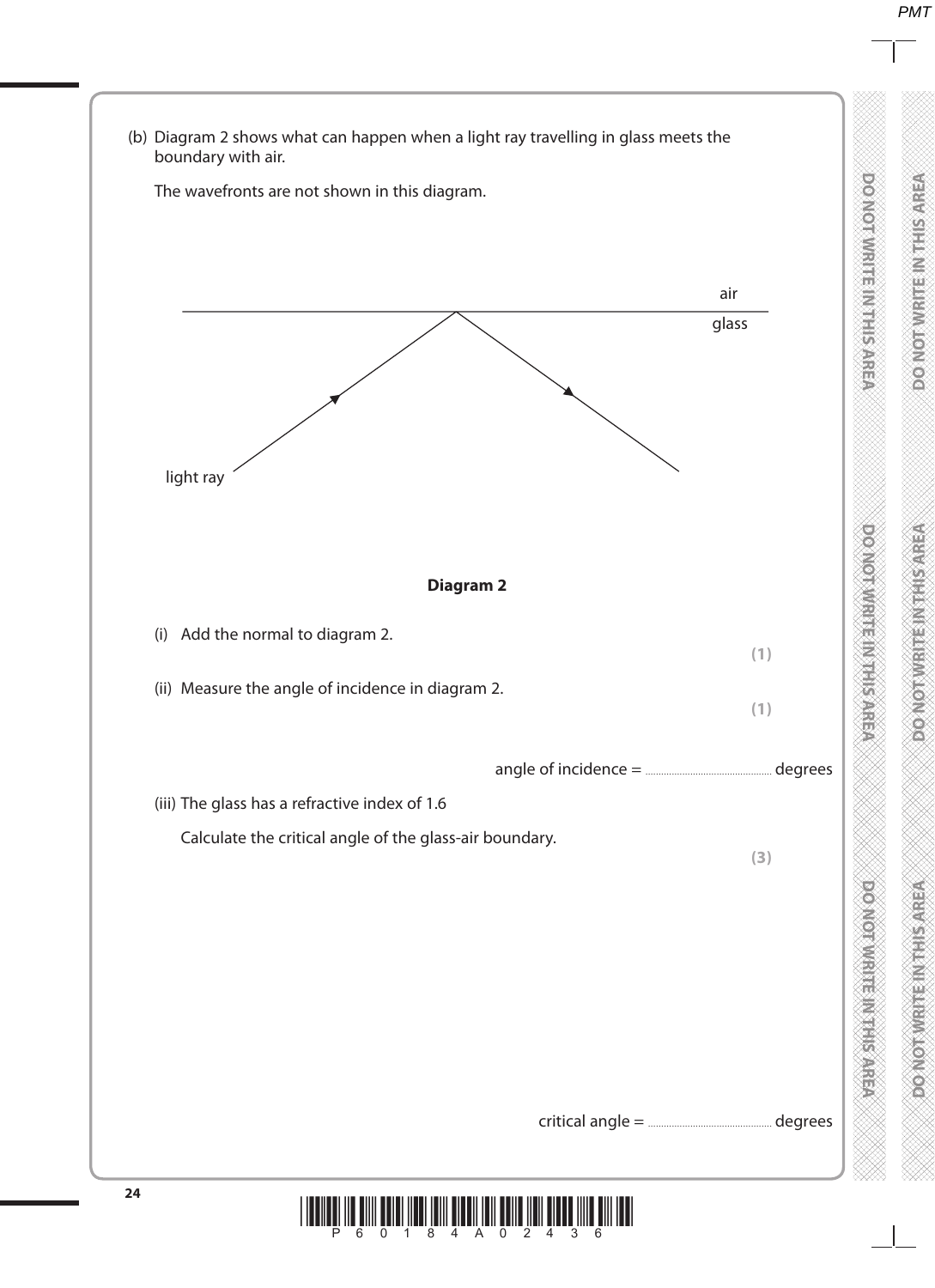|                                 |                                                      | (iv) Explain the path of the light ray shown in diagram 2.                                                                                                                                                                                                                                                                                                                                                                                                                                                                             | (3)                                   |
|---------------------------------|------------------------------------------------------|----------------------------------------------------------------------------------------------------------------------------------------------------------------------------------------------------------------------------------------------------------------------------------------------------------------------------------------------------------------------------------------------------------------------------------------------------------------------------------------------------------------------------------------|---------------------------------------|
| <b>DOMOIWINE INTERNET</b>       | Ø                                                    |                                                                                                                                                                                                                                                                                                                                                                                                                                                                                                                                        |                                       |
|                                 | ш                                                    |                                                                                                                                                                                                                                                                                                                                                                                                                                                                                                                                        |                                       |
|                                 | <br>$\begin{bmatrix} 0 \\ 0 \\ 0 \\ 0 \end{bmatrix}$ |                                                                                                                                                                                                                                                                                                                                                                                                                                                                                                                                        |                                       |
|                                 |                                                      |                                                                                                                                                                                                                                                                                                                                                                                                                                                                                                                                        |                                       |
|                                 |                                                      | (Total for Question 9 = 13 marks)                                                                                                                                                                                                                                                                                                                                                                                                                                                                                                      |                                       |
|                                 |                                                      |                                                                                                                                                                                                                                                                                                                                                                                                                                                                                                                                        |                                       |
| concentrations in the state     |                                                      |                                                                                                                                                                                                                                                                                                                                                                                                                                                                                                                                        |                                       |
|                                 |                                                      |                                                                                                                                                                                                                                                                                                                                                                                                                                                                                                                                        |                                       |
| 뵹                               | ø                                                    |                                                                                                                                                                                                                                                                                                                                                                                                                                                                                                                                        |                                       |
|                                 |                                                      |                                                                                                                                                                                                                                                                                                                                                                                                                                                                                                                                        |                                       |
|                                 |                                                      |                                                                                                                                                                                                                                                                                                                                                                                                                                                                                                                                        |                                       |
| <b>DO NOTIVIRITE INTERESSER</b> | <b>RENASH RENEWS ONGE</b>                            |                                                                                                                                                                                                                                                                                                                                                                                                                                                                                                                                        |                                       |
|                                 |                                                      |                                                                                                                                                                                                                                                                                                                                                                                                                                                                                                                                        |                                       |
|                                 |                                                      |                                                                                                                                                                                                                                                                                                                                                                                                                                                                                                                                        |                                       |
|                                 |                                                      |                                                                                                                                                                                                                                                                                                                                                                                                                                                                                                                                        |                                       |
|                                 |                                                      | $\begin{array}{c} \text{if } \begin{array}{c} \text{if } \begin{array}{c} \text{if } \begin{array}{c} \text{if } \begin{array}{c} \text{if } \begin{array}{c} \text{if } \begin{array}{c} \text{if } \begin{array}{c} \text{if } \begin{array}{c} \text{if } \begin{array}{c} \text{if } \begin{array}{c} \text{if } \begin{array}{c} \text{if } \begin{array}{c} \text{if } \begin{array}{c} \text{if } \begin{array}{c} \text{if } \begin{array}{c} \text{if } \begin{array}{c} \text{if } \begin{array}{c} \text{if } \begin{array$ | 25<br>Turn over $\blacktriangleright$ |

 $\overline{\phantom{a}}$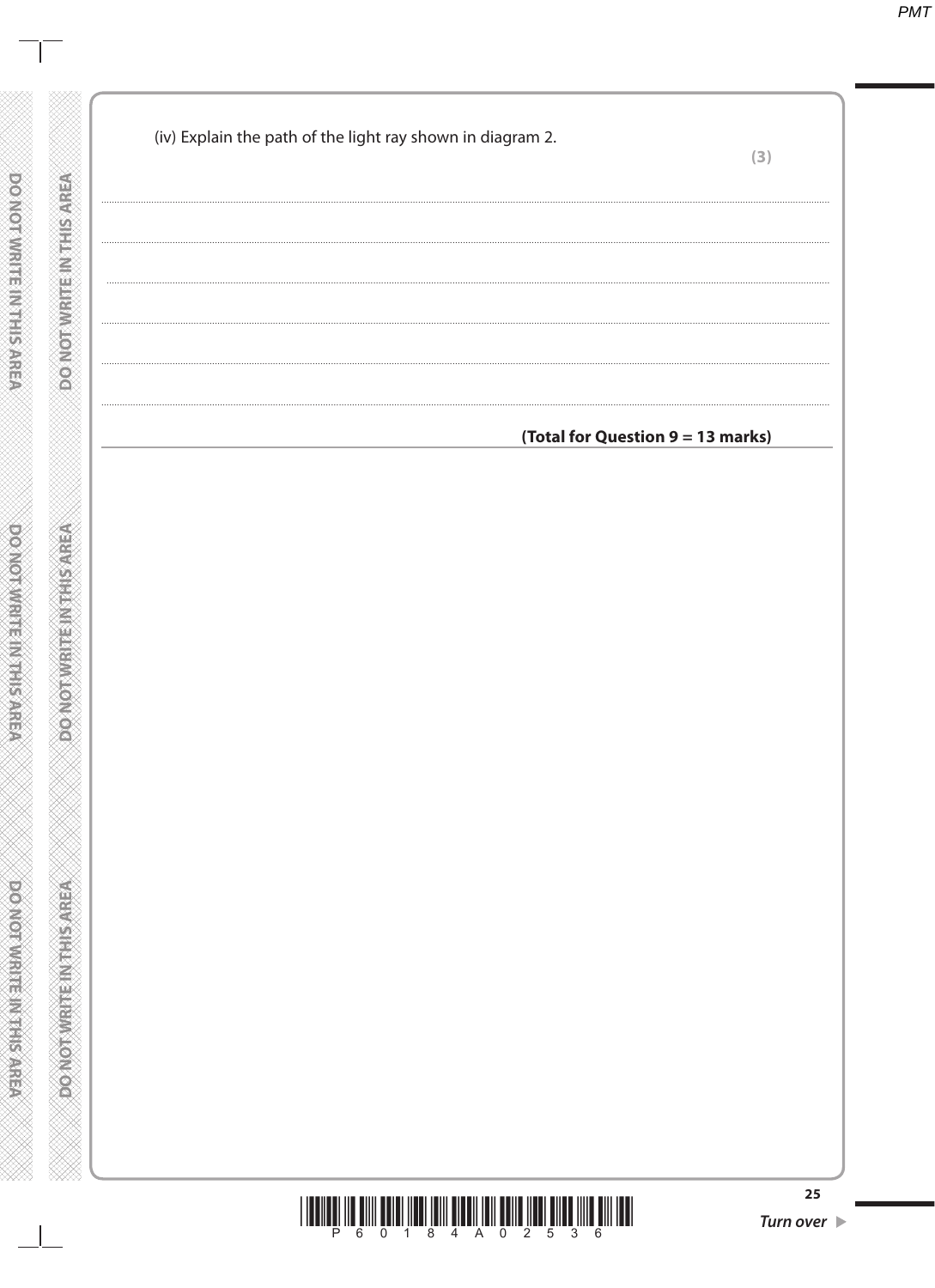**DOMOTMENTE METERS AREA** 

**DO NOT WRITEIN THIS AREA** 

**BLANK PAGE**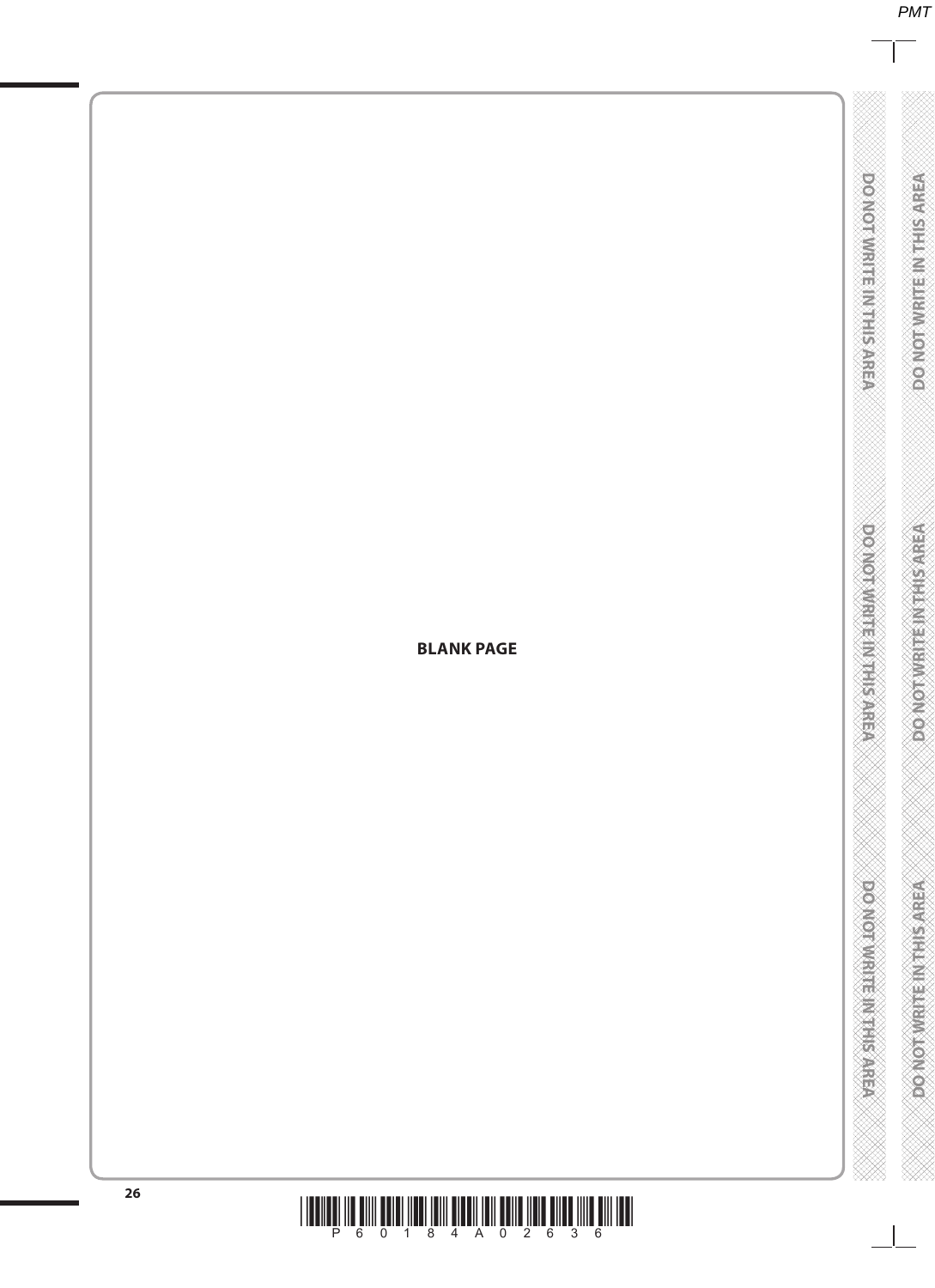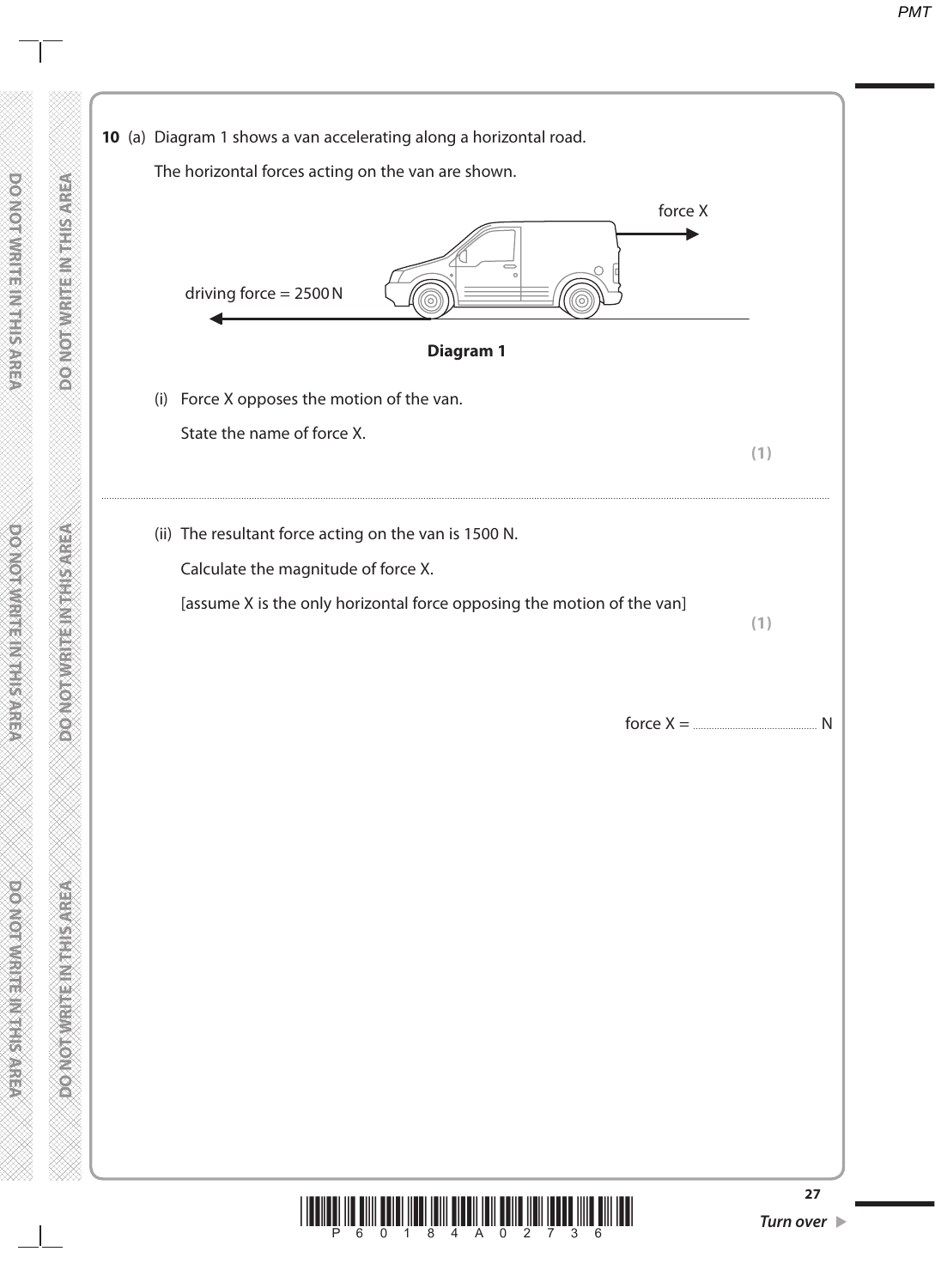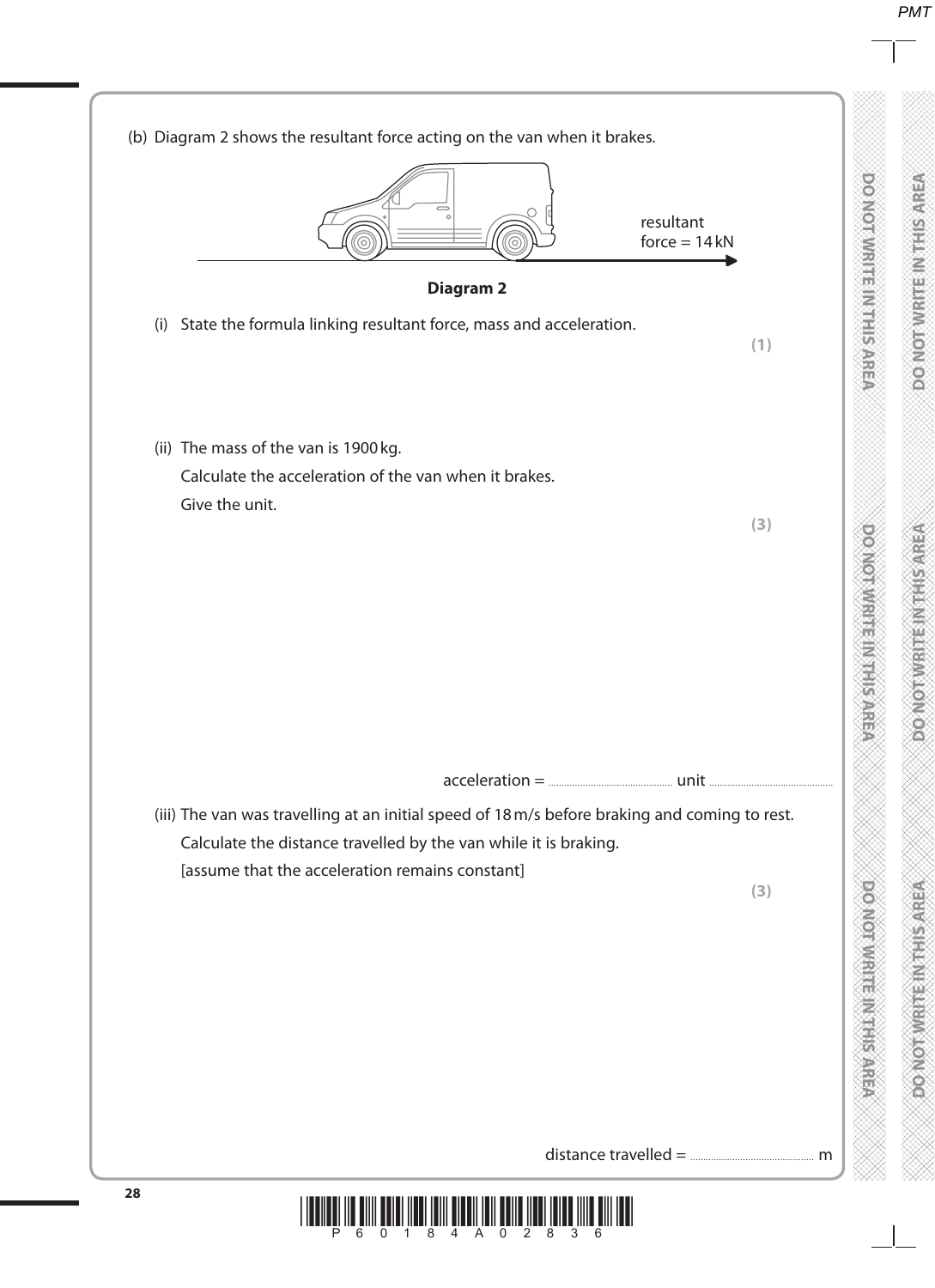|                                | (iv) Describe two factors that would increase the braking distance.                  | (2) |  |  |  |
|--------------------------------|--------------------------------------------------------------------------------------|-----|--|--|--|
| 1.                             |                                                                                      |     |  |  |  |
|                                | (c) When the van is fully loaded its mass increases to 2500 kg.                      |     |  |  |  |
| at an initial speed of 18 m/s. | Calculate the time taken to bring the fully loaded van to rest when it is travelling |     |  |  |  |
|                                | [assume that the resultant force during braking remains at 14 kN]                    | (4) |  |  |  |
|                                |                                                                                      |     |  |  |  |
|                                |                                                                                      |     |  |  |  |
|                                |                                                                                      |     |  |  |  |
|                                |                                                                                      |     |  |  |  |
|                                | (Total for Question 10 = 15 marks)                                                   |     |  |  |  |
|                                |                                                                                      |     |  |  |  |
|                                |                                                                                      |     |  |  |  |
|                                |                                                                                      |     |  |  |  |
|                                |                                                                                      |     |  |  |  |
|                                |                                                                                      |     |  |  |  |
|                                |                                                                                      |     |  |  |  |
|                                |                                                                                      |     |  |  |  |
|                                |                                                                                      |     |  |  |  |

 $\Box\Box$ 

**DONOTWRITEINTHIS AREA** 

**DO NOT METER IN THIS AREA** 

e de la composición de la composición de la composición de la composición de la composición de la composición<br>La composición

**CONDITIONS THE MEANS AREA** 

 $\perp$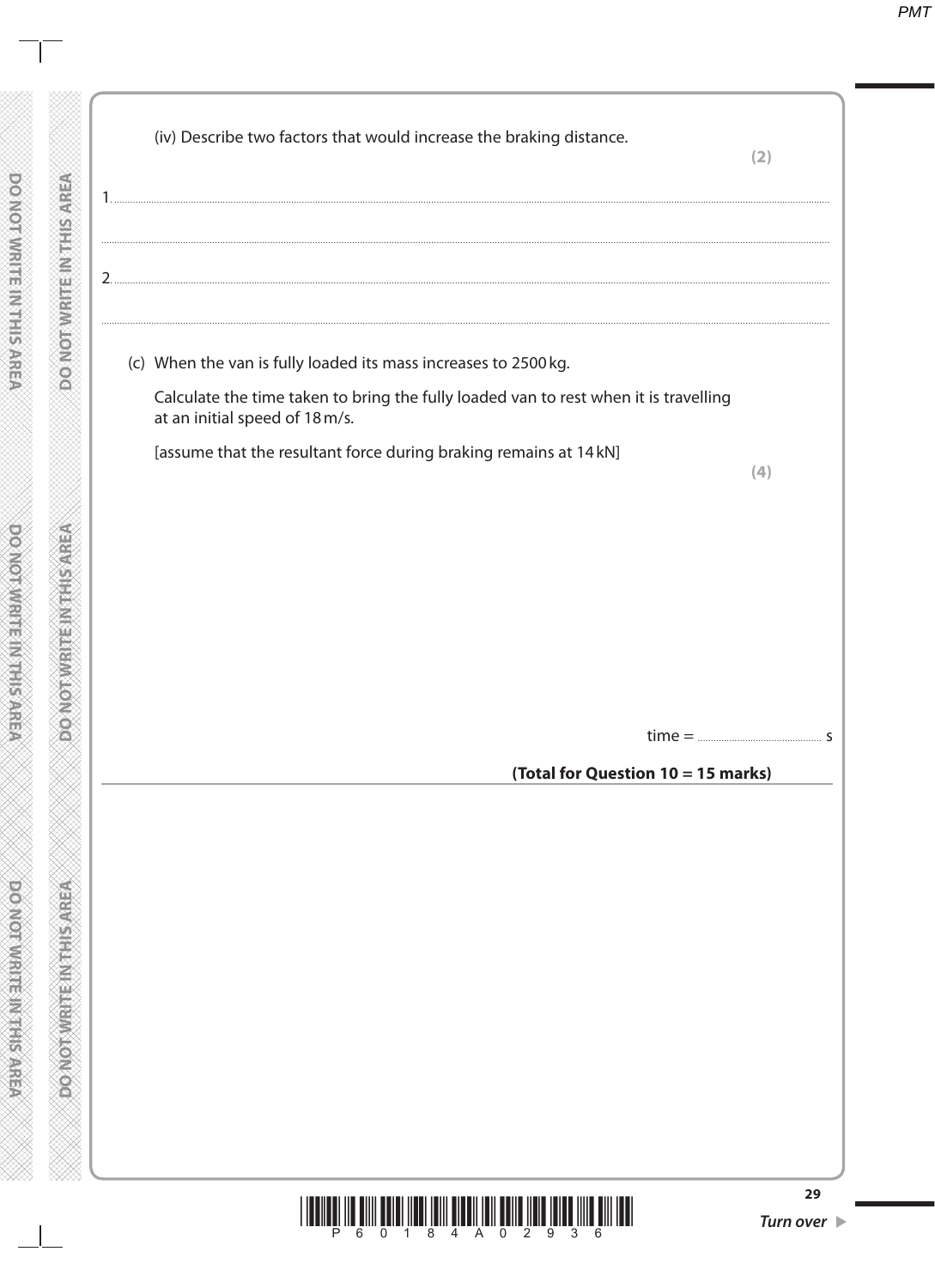

|  |  |  |  |  | 11 A student investigates the magnetic fields produced by magnets. |
|--|--|--|--|--|--------------------------------------------------------------------|
|--|--|--|--|--|--------------------------------------------------------------------|

(a) Describe a method he could use to determine the shape and direction of the magnetic field produced by a bar magnet.

You may use a diagram to help your answer.

 $(3)$ 

**DONOTWRITE IN THIS AREA** 

**DONOTWRITEINTHISMREA** 

poworman and the management

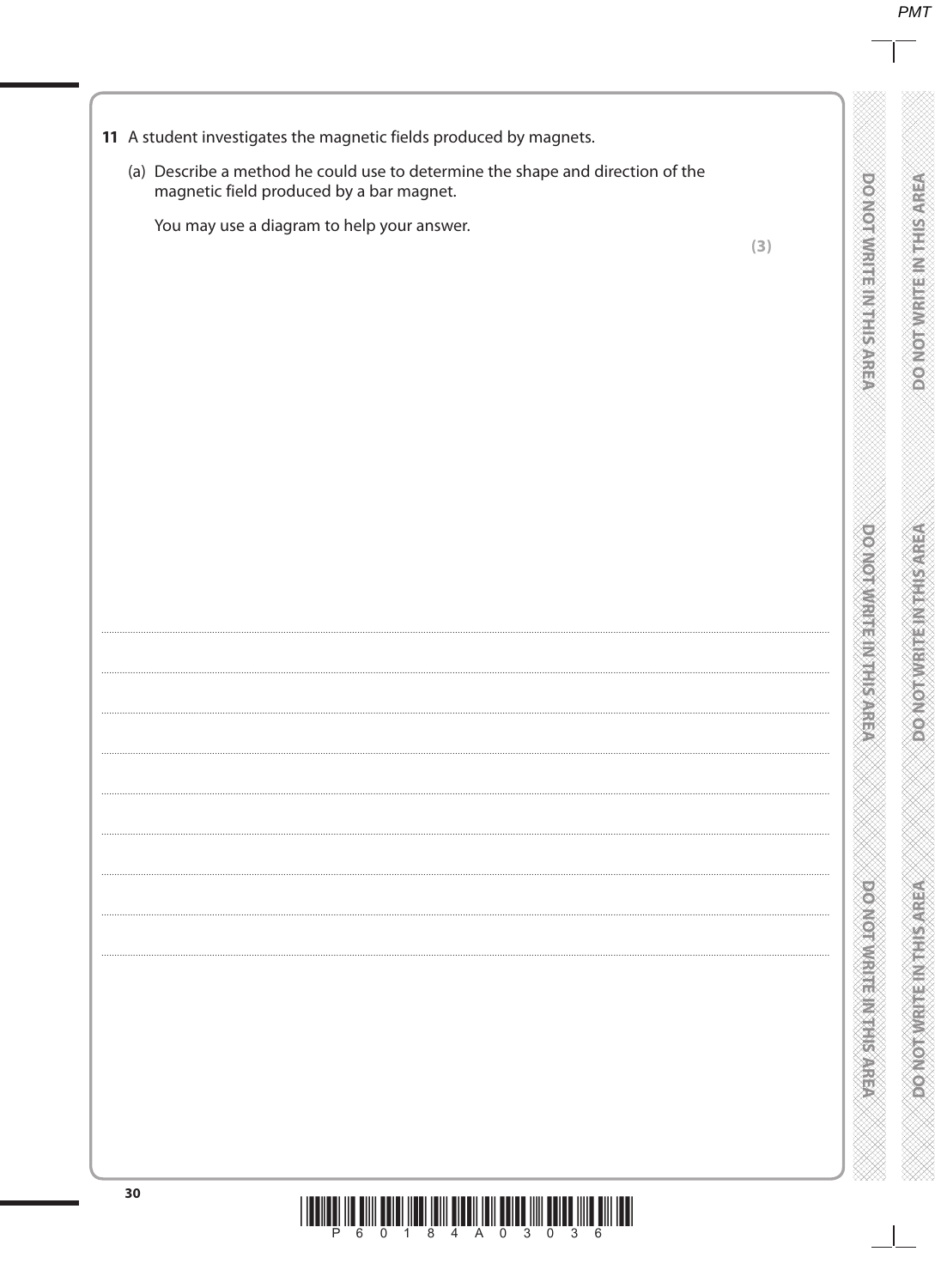

 $\overline{P}$ 

**DO NOTWRITE IN THIS AREA** 

**DOMOTIVISTIC MARKER** 

**DO NOT WRITE IN THIS AREA**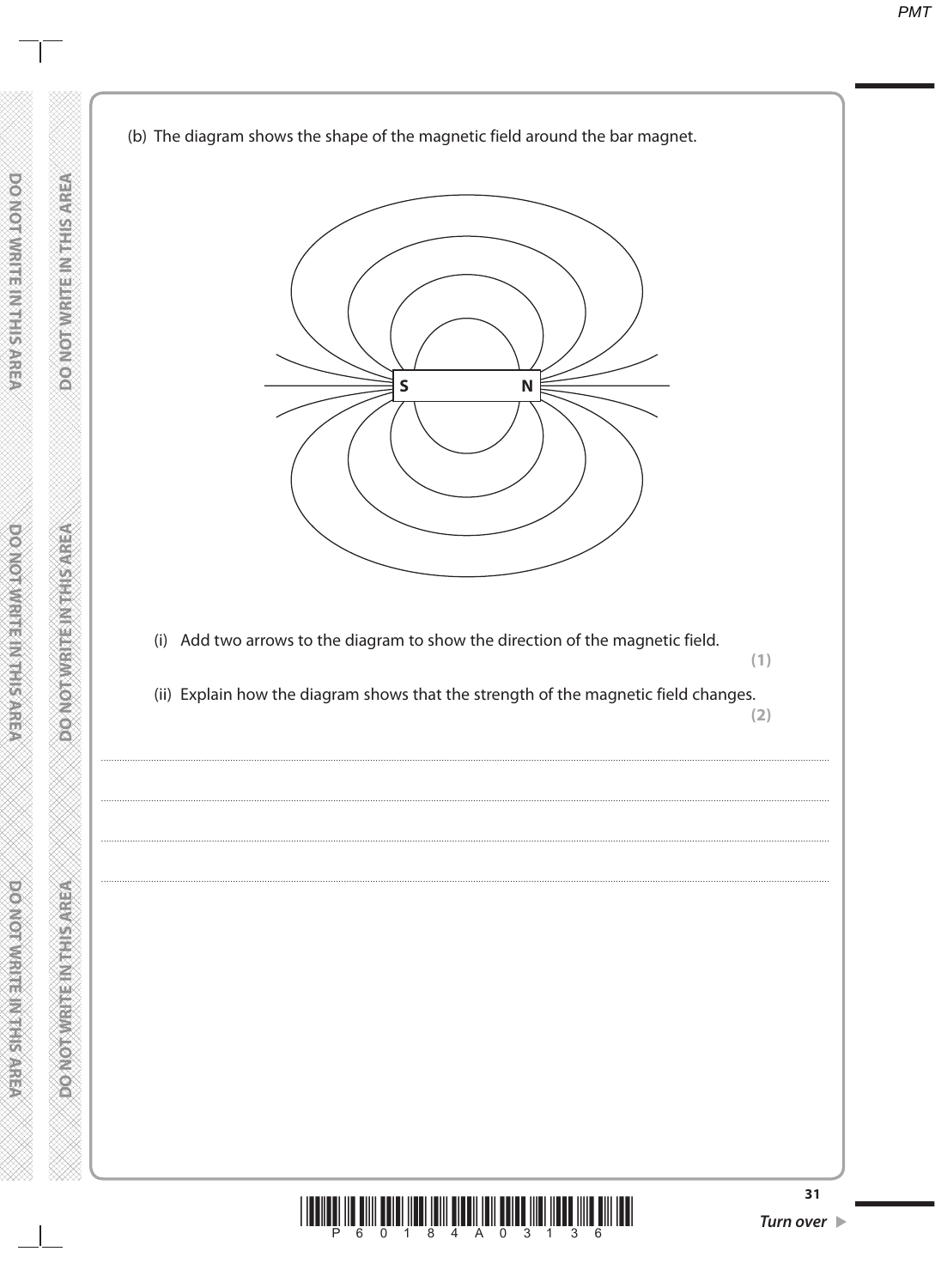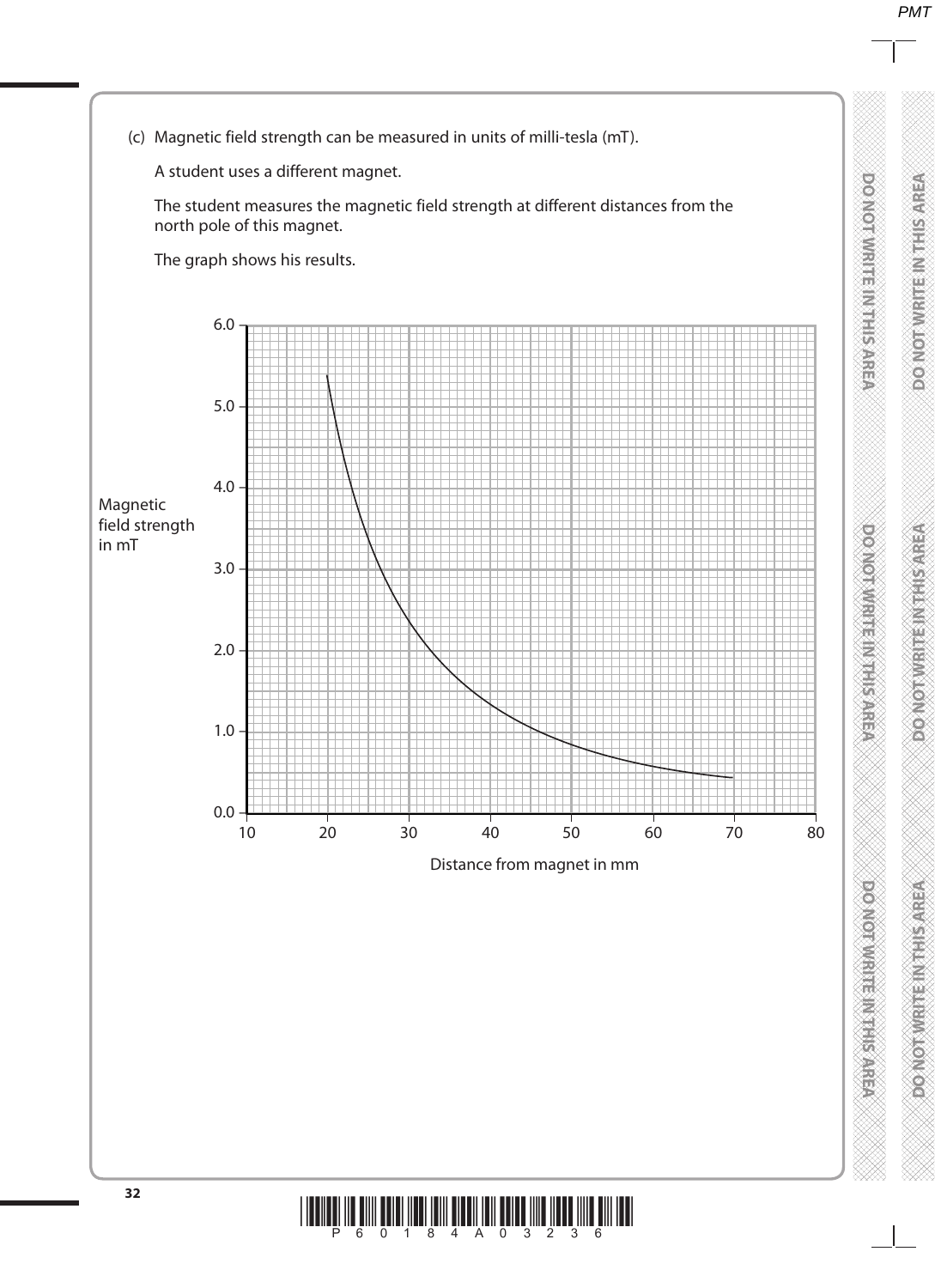| The student concludes that his results obey this relationship.<br>magnetic field strength $\times$ distance <sup>2</sup> = constant |
|-------------------------------------------------------------------------------------------------------------------------------------|
| Use data from the graph to deduce whether the student's results support this conclusion.                                            |
| (4)                                                                                                                                 |
|                                                                                                                                     |
|                                                                                                                                     |
|                                                                                                                                     |
|                                                                                                                                     |
|                                                                                                                                     |
|                                                                                                                                     |
|                                                                                                                                     |
|                                                                                                                                     |
|                                                                                                                                     |
|                                                                                                                                     |
|                                                                                                                                     |
|                                                                                                                                     |
|                                                                                                                                     |
|                                                                                                                                     |
|                                                                                                                                     |
| (Total for Question 11 = 10 marks)                                                                                                  |
| <b>TOTAL FOR PAPER = 110 MARKS</b>                                                                                                  |
|                                                                                                                                     |
|                                                                                                                                     |
|                                                                                                                                     |
|                                                                                                                                     |
|                                                                                                                                     |
|                                                                                                                                     |
|                                                                                                                                     |
|                                                                                                                                     |

**DOMOTIVISTIS INTERNATION** 

**DO NOT WELFER MEETINGS** 

 $\frac{1}{2}$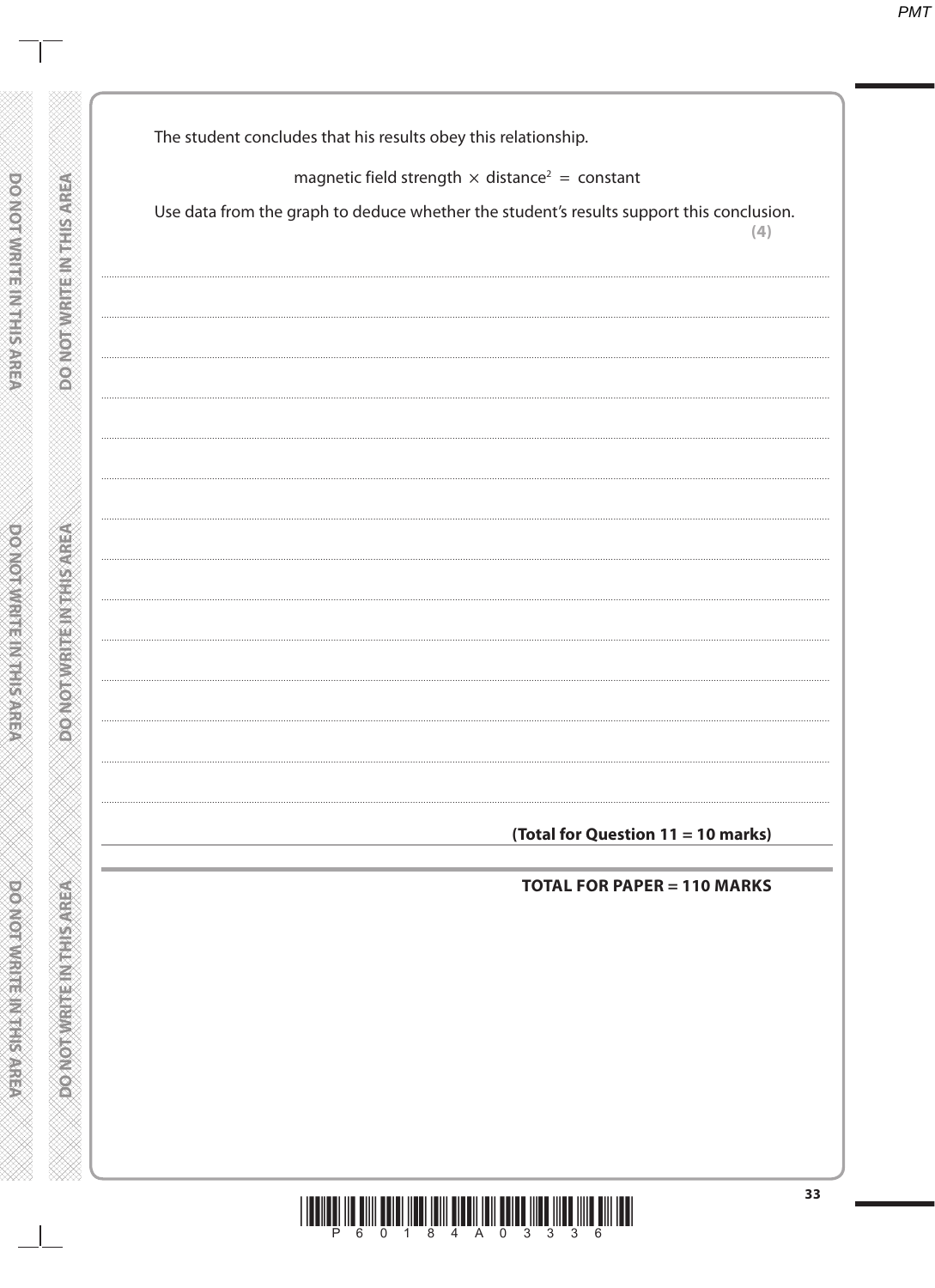**DOMOTMENTE METERS AREA** 

**DO NOT WRITE IN THIS AREA**

**DOMOTIVISTISTISTISTIST** 

**DO NOT WRITEIN THIS AREA** 

**BLANK PAGE**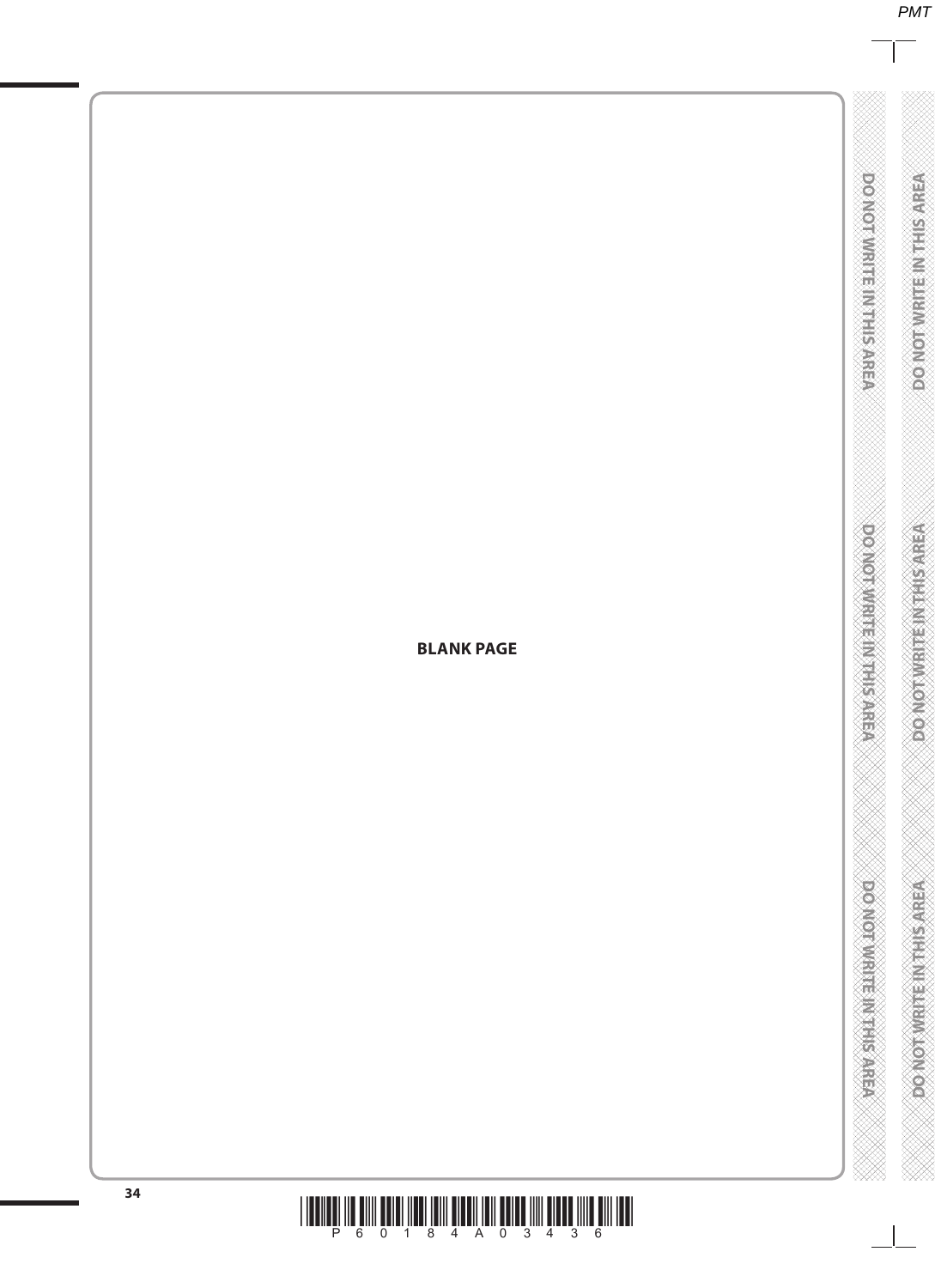

**DONOTHER METHODS** 

**DONOTWRITEINTHSAREA** 

DO NOT WRITE IN THIS AREA **DO NOT WRITE IN THIS AREA DO NOT WRITE IN THIS AREA DO NOT WRITE IN THIS AREA**

a ka

# **BLANK PAGE**